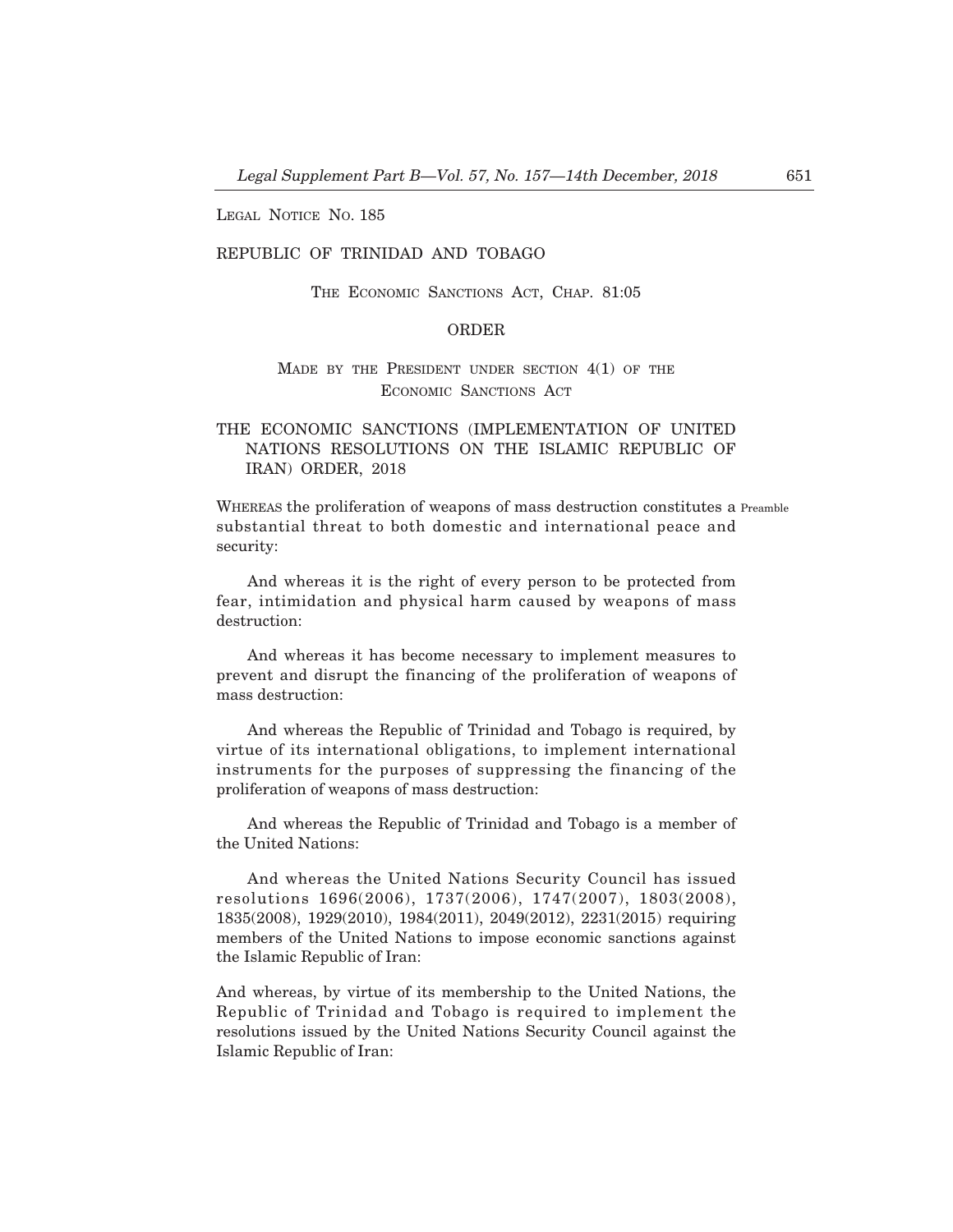And whereas it has become necessary to take measures to ensure compliance with our international obligations:

- 1. This Order may be cited as the Economic Sanctions (Implementation of United Nations Resolutions on the Islamic Republic of Iran) Order, 2018. Citation
- 2. In this Order– Interpretation
	- "2231 List" means the list established, updated and maintained by the Security Council Committee established pursuant to United Nations Security Council Resolution 1737(2006);
	- "aircraft" means any vessel designed for flying including a seaplane or any ship or vessel able to alight or hover over water, balloons, kites, gliders, airships, and flying machines, whether propelled by mechanical means or not;

"arms and ammunition" means–

- (a) a weapon;
- (b) artillery;
- (c) a military vehicle;
- (d) military equipment;
- (e) paramilitary equipment including–
	- (i) batons, clubs, riot sticks and similar devices of a kind used for law enforcement purposes;
	- (ii) body armour, including:
		- (A) bullet-resistant apparel;
		- (B) bullet-resistant pads; and
		- (C) protective helmets;
	- (iii) handcuffs, leg-irons and other devices used for restraining persons for the purposes of law enforcement;
	- (iv) riot protection shields; and
	- (v) whips; or
- (f) parts and accessories designed or adapted for use in, or with, equipment mentioned in subparagraphs (a) to (e);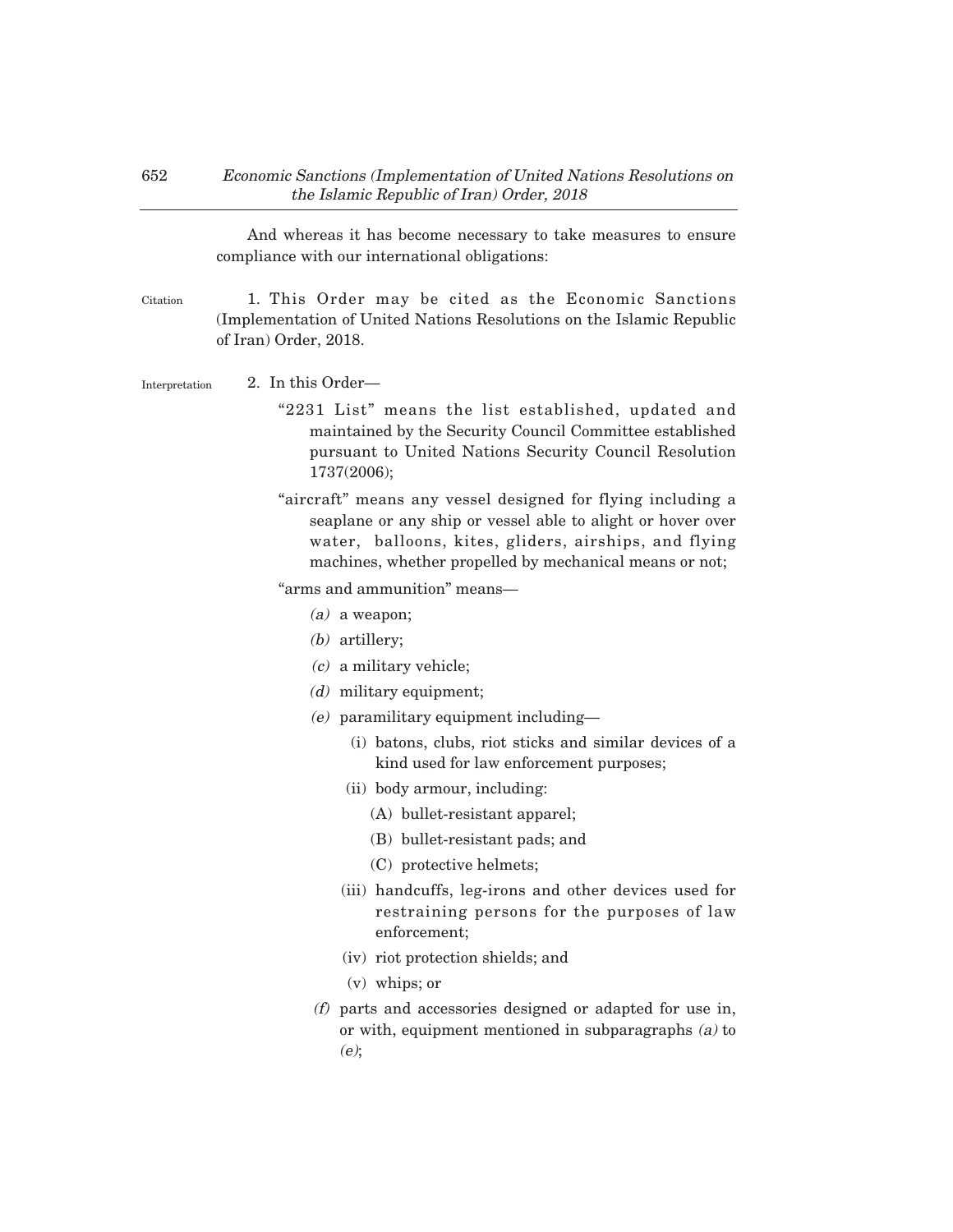"brokering" means:

- (a) the negotiation or arrangement of transactions for the purchase, sale or supply of goods and technology or of financial and technical services, including from a third country to any other third country; or
- (b) the selling, buying or supply of goods and technology or of financial and technical services, including where they are located in third countries for their transfer to another third country;
- "cash" includes coins and notes in any currency, postal orders, cheques of any kind including travellers' cheques, bankers' drafts, bearer bonds, bearer shares and bearer negotiable instruments and other bearer negotiable instruments in any currency;
- "Committee" means the Committee of the Security Council of the United Nations established under paragraph 18 of the Security Council Resolution 1737;
- "control" means the power of a person, either acting alone or with or through another person, to-
	- (a) exercise more than fifty per cent of the voting rights at any general meeting of an entity;
	- (b) elect a majority of the directors of an entity; or
	- (c) exercise influence that, if exercised, would result in control of the entity;

"Court" means the High Court;

- "economic resources" includes assets of every kind, whether tangible or intangible, movable or immovable, actual or potential, which potentially may be used to obtain property, goods, or services, such as vessels, including maritime vessels;
- "financial institution" has the meaning assigned to it under section 2 of the Proceeds of Crime Act and includes a listed business listed in the First Schedule of the Proceeds of Crime Act;

Chap. 11:27

- "financial transactions" means the provision of financial services or the transfer of financial services–
	- (a) to, through or from Trinidad and Tobago; or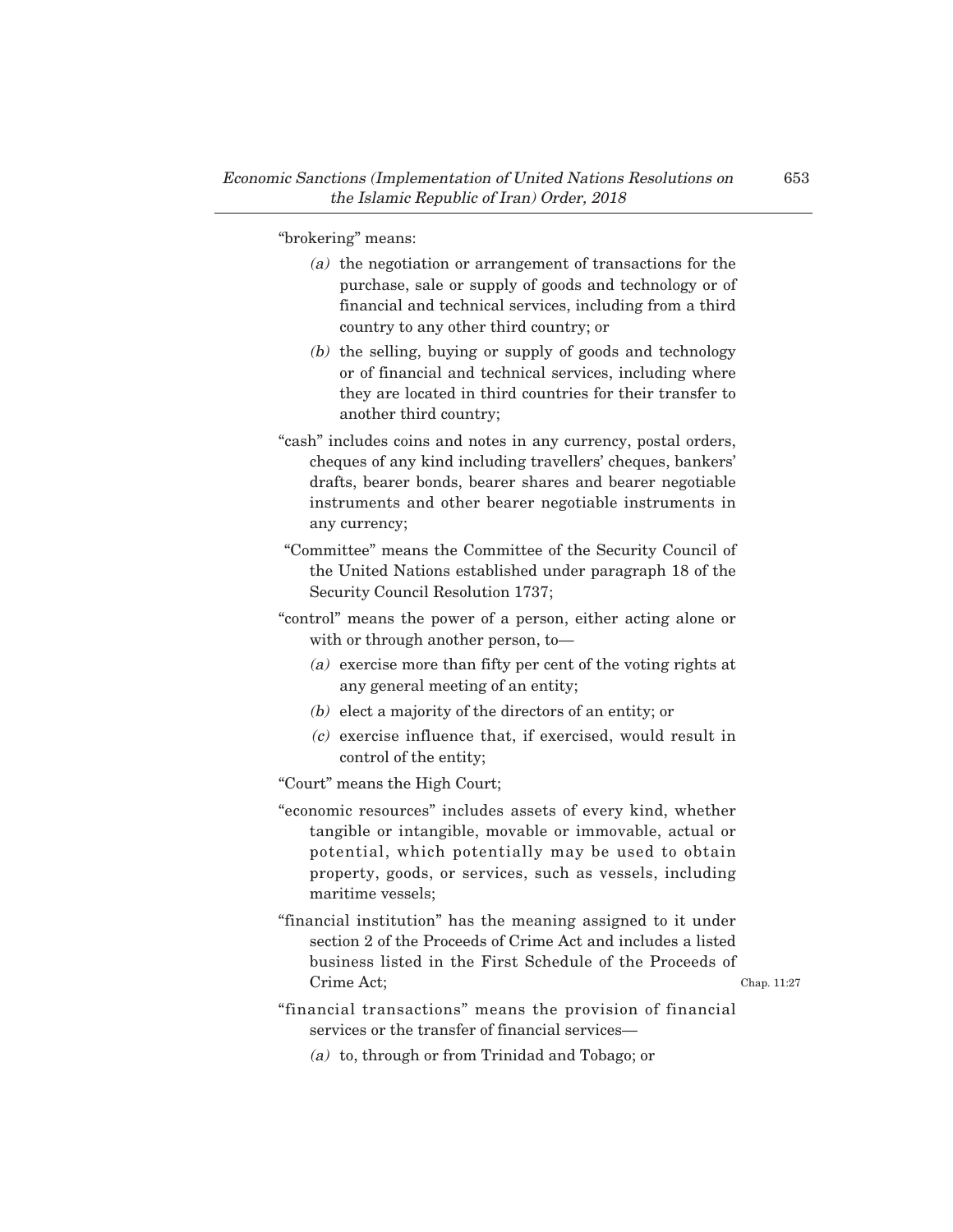|             | ( <i>b</i> ) to or by—                                                                                                                                                                                                |
|-------------|-----------------------------------------------------------------------------------------------------------------------------------------------------------------------------------------------------------------------|
|             | (i) a citizen of Trinidad and Tobago;                                                                                                                                                                                 |
|             | (ii) an entity in Trinidad and Tobago including<br>branches abroad; or                                                                                                                                                |
|             | (iii) a financial institution in Trinidad and Tobago,                                                                                                                                                                 |
|             | of any financial or other assets, property or resources including<br>bulk cash and gold;                                                                                                                              |
| Chap. 72:01 | "FIU" means the Financial Intelligence Unit of Trinidad and<br>Tobago established under section 3 of the Financial<br>Intelligence Unit of Trinidad and Tobago Act;                                                   |
|             | "Focal Point for De-listing" means the Focal Point for<br>De-listing established under Resolution 1730 (2006) of<br>December 19, 2006 adopted by the Security Council;                                                |
|             | "goods" includes missile-related items;                                                                                                                                                                               |
| Chap. 50:06 | "Harbour Master" means a person appointed under section 4 of<br>the Harbours Act;                                                                                                                                     |
| Schedule    | "Iran" means the Islamic Republic of Iran and includes—                                                                                                                                                               |
|             | $(a)$ any of its political subdivisions;                                                                                                                                                                              |
|             | $(b)$ its government and any of its departments or a<br>government or department of its political subdivisions;<br>and                                                                                                |
|             | (c) any of its agencies or any agency of its political<br>subdivisions;                                                                                                                                               |
|             | "JCPOA" means the Joint Comprehensive Plan of Action<br>agreement signed on 14 July 2015 between Iran, China,<br>France, Russia, United Kingdom, United States, Germany<br>and the European Union in Vienna, Austria; |
|             | "listed entity" means an individual or entity set out in the<br>Schedule or listed on the 2231 List;                                                                                                                  |
|             | "master" means every person taking or having command,<br>charge or control of a ship;                                                                                                                                 |
|             | "Minister" means the Minister to whom responsibility for<br>national security is assigned;                                                                                                                            |
|             | "missile-related items" means all items, materials, equipment,<br>goods and technology set out in S/2015/546 or the most<br>recent version of this document as updated by the Security<br>Council;                    |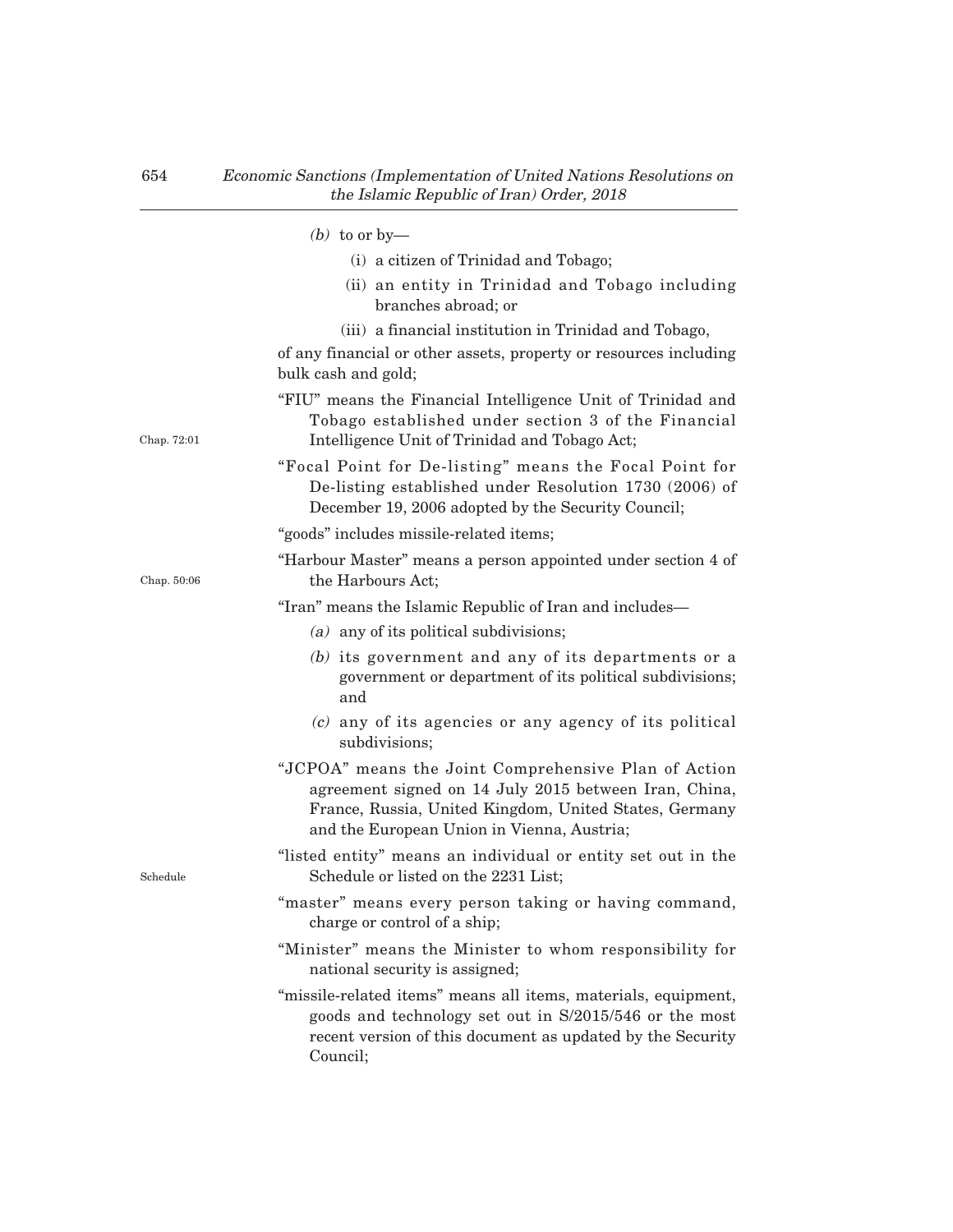- "nuclear materials and technology" means all nuclear materials and technology as listed in INFCIRC/254/Rev.12/Part 1 or the most recent version of this document as updated by the Security Council;
- "nuclear-related items" means all items, materials, goods and technology set out in INFCIRC/254/Rev.12/Part 1 and INFCIRC/254/Rev.9/Part 2 or the most recent version of these documents as updated by the Security Council;
- "owner" means in relation to a ship, includes a demise or bareboat charterer and a managing owner and the agent of the owner of a vessel or the charterer or consignee of a vessel;
- "prohibited items" means a missile-related item, nuclear materials and technology or nuclear-related items;
- "property" includes–
	- (a) funds or assets of any kind, whether tangible or intangible, moveable or immovable, however acquired;
	- (b) legal documents or instruments in any form, including electronic or digital, evidencing title to, or interest in, such assets, including but not limited to–
		- (i) bank credits;
		- (ii) payment cards;
		- (iii) payment instruments;
		- (iv) travellers' cheques;
		- (v) bank cheques;
		- (vi) money orders;
		- (vii) shares;
		- (viii) securities;
		- (ix) bonds;
		- (x) drafts; or
		- (xi) letters of credit;
	- (c) precious stones, including diamonds, rubies, sapphires, or emeralds, whether in a treated or untreated state;
	- (d) precious metals, including gold, silver or platinum, whether in a manufactured or unmanufactured state;
	- (e) oil and other natural resources, and their refined products, modular refineries and related material; and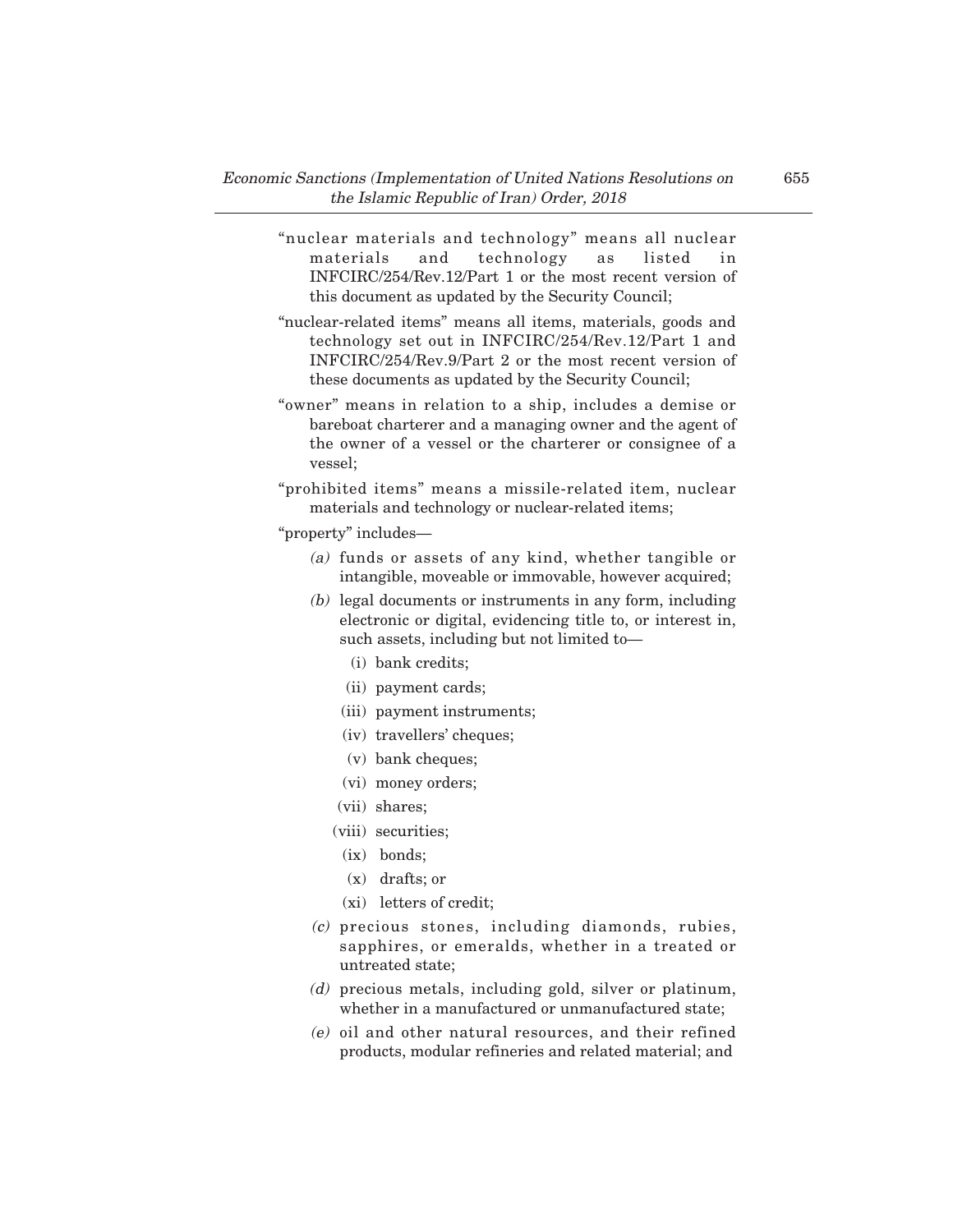(f) other economic resources which may be used to obtain property, goods or services,

whether situated in Trinidad and Tobago or elsewhere, and includes a legal or equitable interest, whether full or partial, in any such property;

- "Security Council" means the Security Council of the United Nations;
- "technical assistance" means the provision of instruction, training, consulting services, technical advice, transferring know-how or technical data;
- "Transhipment" means the transfer of cargo from one vessel or conveyance to another vessel for further transit to complete the voyage and carry the cargo to its final destination; and
- "vessel" has the meaning assigned to it under section 2 of the Shipping Act.

Freezing of Assets

3. (1) The Attorney General shall apply to a judge of the Court for an order to freeze the property of–

- (a) a listed entity;
- (b) an individual or entity acting on behalf of, at the direction of, or in association with a listed entity; or
- (c) an individual or entity that is owned or controlled directly or indirectly by a listed entity,

that is situated in Trinidad and Tobago.

(2) Notwithstanding subsection (1), where after the commencement of this Order, the 2231 List is amended, the Attorney General may prior to the Minister amending the Schedule apply to the Court for an Order to freeze the property of–

- (a) any new person or entity on the amended 2231 List;
- (b) an individual or entity acting on behalf of, at the direction of, or in association with a new person or entity on the 2231 List; or
- (c) an individual or entity that is owned or controlled directly or indirectly by a new person or entity on the 2231 List,

Attorney General to make application for freezing order

Chap. 50:10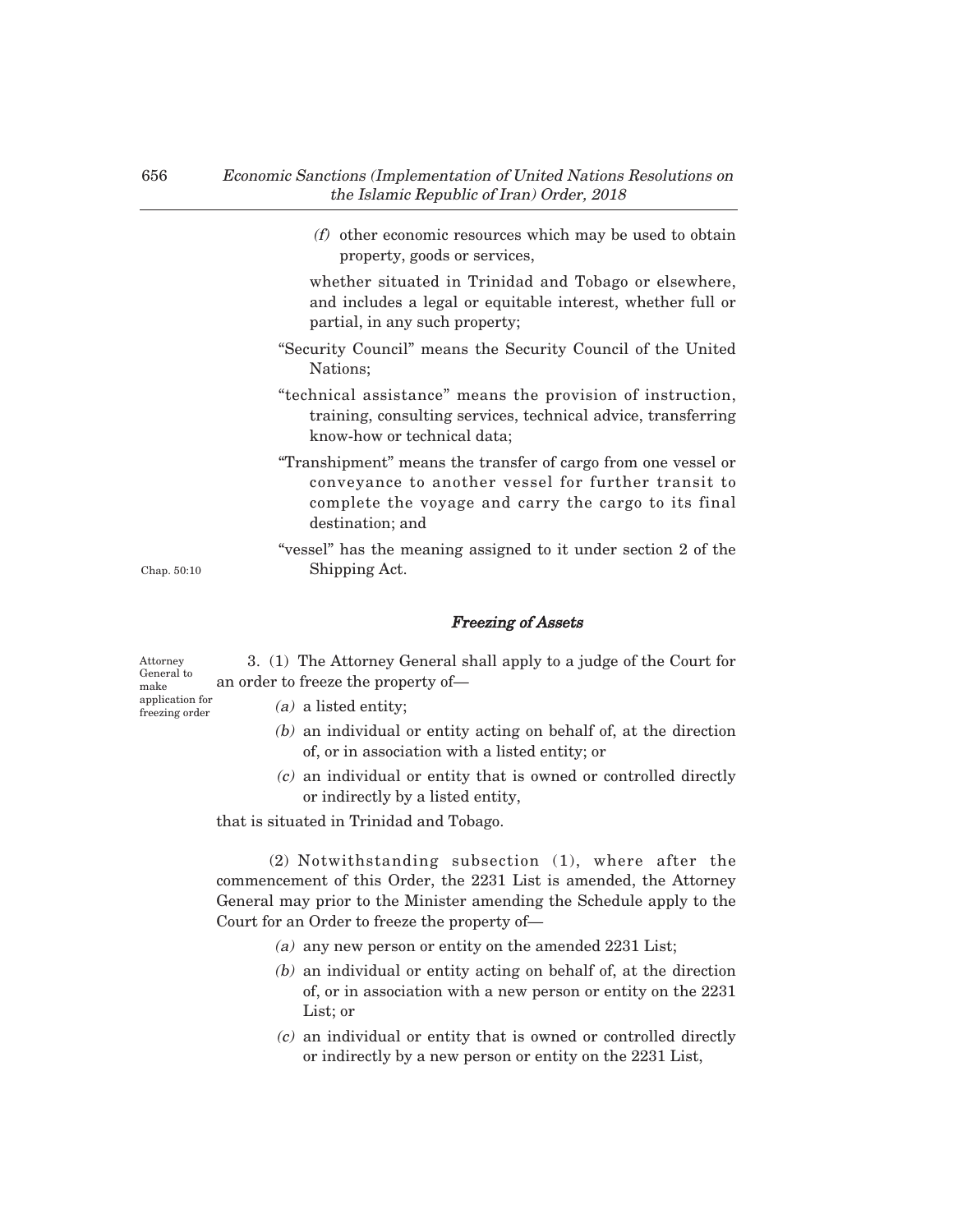that is situated in Trinidad and Tobago.

- (3) An application under subclauses (1) or (2) shall be—
- (a) made ex parte; and
- (b) accompanied by an affidavit deposing to the matters referred to in subclause (1) or (2).

(4) An application made under this clause shall be heard within eighteen hours of filing.

- 4. (1) A judge shall, upon an application under clause 3, by order– Freezing (a) freeze the property-Order
	- (i) that is owned or controlled by the listed entity and not just those that can be tied to a particular act, plot or threat of proliferation;
	- (ii) that is wholly or jointly owned or controlled, directly or indirectly, by the listed entity; or
	- (iii) that is derived or generated from property or other assets owned or controlled directly or indirectly by the listed entity; and
	- (iv) of a person or entity acting on behalf of or at the direction of a listed entity; and
	- (b) prohibit the listed entity from possessing, controlling or having access to property or economic resources,

for a period lasting until 18 October 2023.

- (2) Subject to clause 5, an order under subclause (1) may–
- (a) be made subject to any other condition that the Court considers reasonable;
- (b) prohibit the individual or entity from possessing or controlling cash or property in excess of an amount to be prescribed by the judge;
- (c) indicate the account held in a financial institution, into which any excess cash shall be placed; and
- (d) make such provision as is just in the circumstances to preserve the rights of any bona fide third party acting in good faith.
- $(3)$  Where an order is made under subclause  $(1)$ , the Court—
- (a) may serve the order upon the individual or entity; and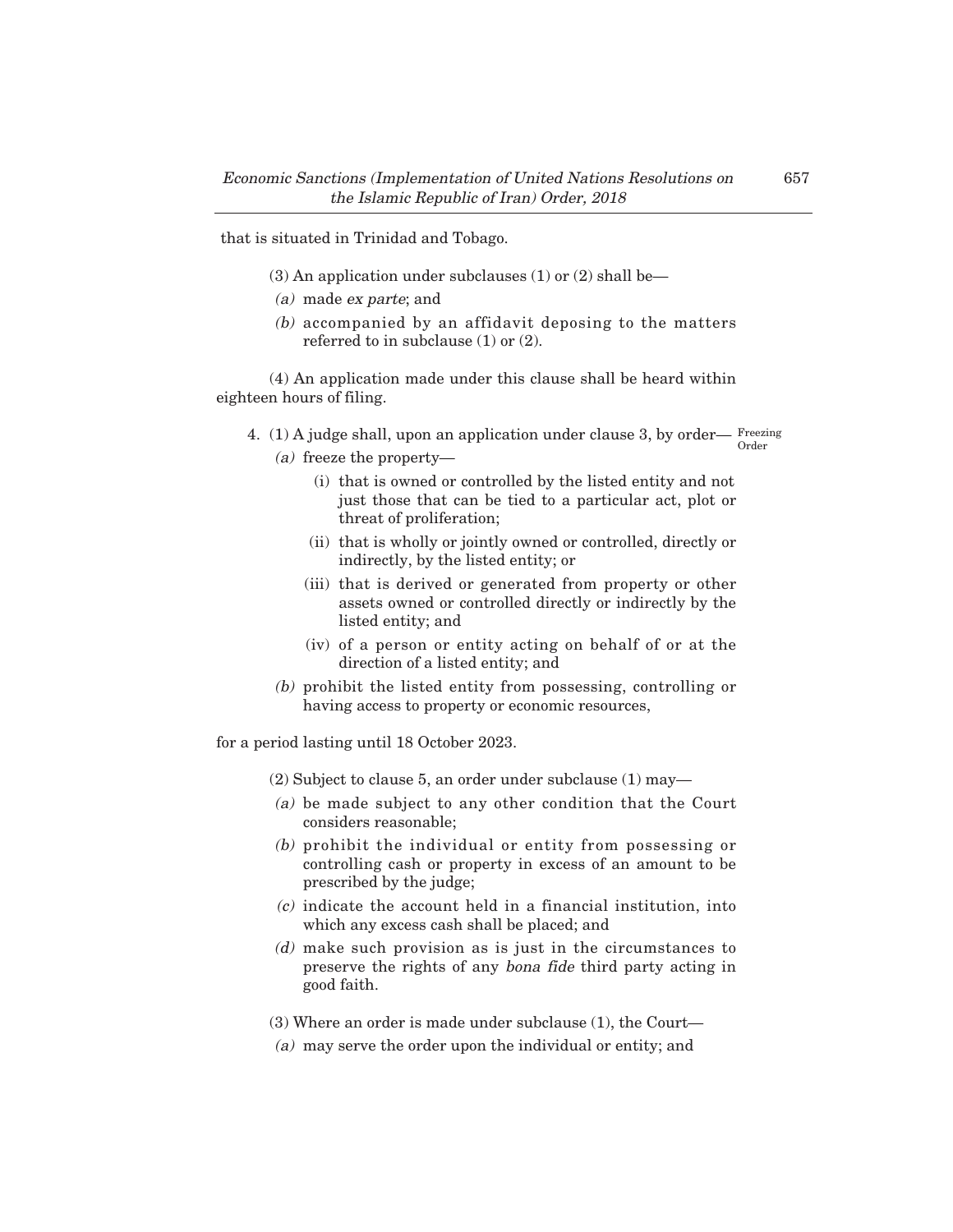(b) shall immediately serve the order on the FIU, in accordance with the Civil Proceedings Rules, 1998.

(4) Where an order is served on an individual under subclause (3), action shall immediately be taken to restrict the availability of the property, subject to the order, in accordance with the terms of the order.

(5) Nothing in this clause shall prohibit the addition of interest or earnings due on an account frozen under subclause (1) or payments under contracts, agreements or obligations that arose prior to the making of an order under subclause (1) and any such payment shall be deposited into an account specified by the Court under subclause  $(2)(c)$ .

(6) Where an order is made under subclause (1), the Attorney General shall, within seven days after the date of the order, cause to be published in the Gazette and in at least two daily newspapers of general circulation in Trinidad and Tobago–

- (a) a copy of the order; and
- (b) a statement that the matter will be reviewed every six months.
- (7) The Attorney General shall, every six months–
- (a) review all orders made under subclause (1) so as to determine whether the circumstances referred to in subclause (1) continue to exist in respect of the listed entity; and
- (b) if he determines that such circumstances no longer exist, apply to a judge for the setting aside of the order in respect of the listed entity.

(8) Nothing in this clause shall preclude the Attorney General at any time from–

- (a) conducting a review of the circumstances relative to an order made under subclause (1) to determine whether the circumstances referred to in subclause (1) continue to exist in respect of the listed entity; or
- (b) applying to a judge for the variation or the setting aside of the order in respect of the listed entity if he determines that such circumstances no longer exist or for the purposes of clause 5(2).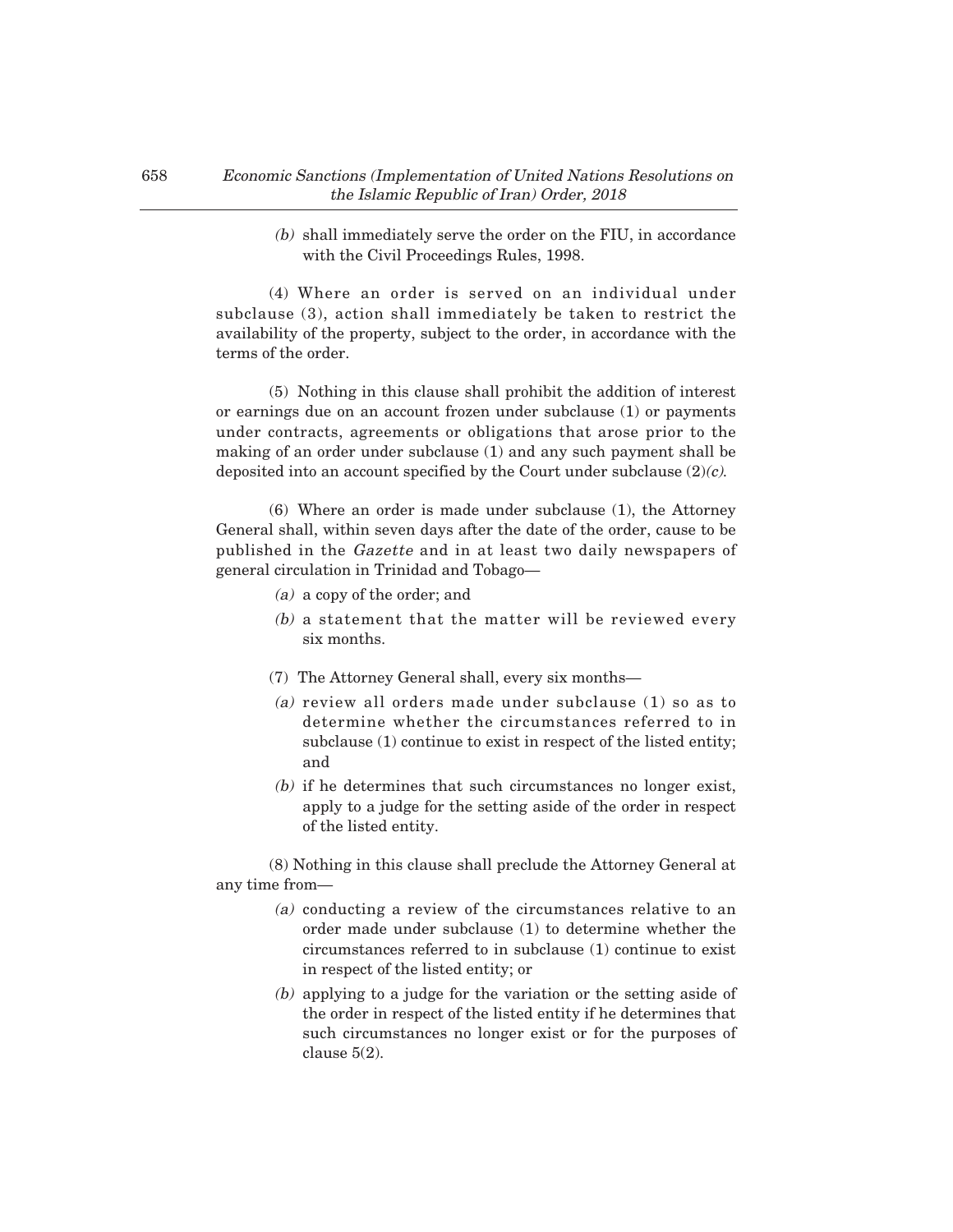(9) The Attorney General shall not make an application under subclause (8) for a variation of the order unless he has first notified the Committee of his intention to apply to the Court for such an order and he obtains the consent of the Committee for such an application to the Court.

5. (1) The Court may, at any time, on the application of the Variation of Attorney General or a person affected by the order, vary an order made <sup>an order</sup> under clause 4.

(2) Where an order is made under clause 4 in respect of a listed entity, the Court may, in varying an order–

- (a) make provision for meeting out of the property, reasonable living expenses, including but not limited to–
	- (i) mortgage or rent payments;
	- (ii) allowances for food, medicine and medical treatment;
	- (iii) payments due as a result of an order of the Court;
	- (iv) provision for the reasonable living expenses of dependents including educational expenses; and
	- (v) provision for taxes, insurance premiums and public utilities;
- (b) make provision for reasonable legal expenses, including expenses incurred in defending a criminal charge or any proceedings connected thereto and any proceedings under this Order;
- (c) make provision for expenses necessary to enable a person to carry on any trade, business, profession or occupation subject to the prior approval of the Security Council;
- (d) make provision for fees or service charges for routine holding or maintenance of frozen property or other financial assets or economic resources;
- (e) make provision for meeting out of the property, such sums as are necessary for the satisfaction of any judicial, administrative or arbitral lien or judgment, provided that the lien or judgment was entered prior to 23rd December, 2006 and is not for the benefit of any other listed entity subject to the prior notification of the Security Council;
- (f) make provision for the listed entity making any payment due under a contract that was entered into prior to the date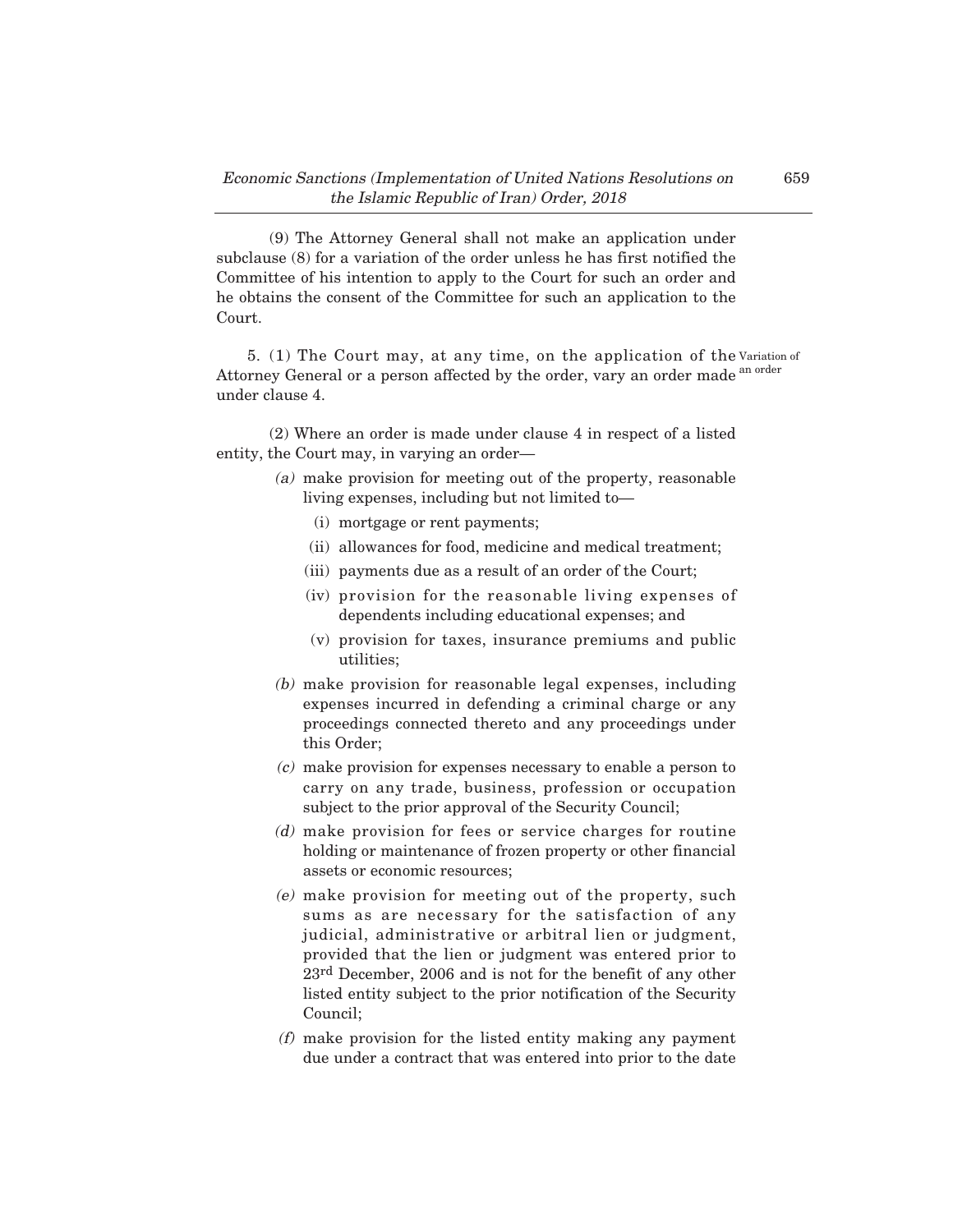of the making of the order under clause 4, provided that the Court is satisfied that–

- (i) the contract is not related to prohibited items, materials, goods, technologies, assistance, investment, brokering or services prohibited under this Order; and
- (ii) the payment will not be directly or indirectly received by any other listed entity;
- (g) make provision for the release of property or economic resources for extraordinary expenses subject to the prior approval of the Security Council;
- (h) authorise the release of property or economic resources for civil nuclear cooperation projects under the JCPOA or activities required for the implementation of the JCPOA; and
- (i) make the listed entity subject to any other condition that the Court considers reasonable.

(3) The Attorney General shall not apply to the Court for a variation of an order in accordance with subclause  $(2)(a)$ ,  $(b)$  and  $(d)$ unless he has first notified the Committee of his intention to apply to the Court for such an order and the Committee has not indicated its objection to such an application to the Court within five working days of said notice.

(4) A person who has an interest arising out of a contract which is affected by an order made under clause 4, may make a request to the Attorney General to apply to the Court for a variation of the order in accordance with subclause  $(2)(f)$ .

(5) The Attorney General shall not apply to the Court for a variation of an order in accordance with subclause  $(2)(f)$  unless he has first notified the Committee of his intention to apply to the Court for such an order and the Committee has not indicated its objection to such an application to the Court within ten working days of said notice.

(6) The Court shall not vary an order in accordance with subclause  $(2)(f)$ , where a contract is related to prohibited items, material, equipment, goods, technologies, assistance, training, financial assistance, investment brokering or services prohibited under this Order.

(7) The Attorney General shall not apply to the Court for a variation of an order in accordance with subclause  $(2)(h)$  unless he has first obtained the approval of the Committee.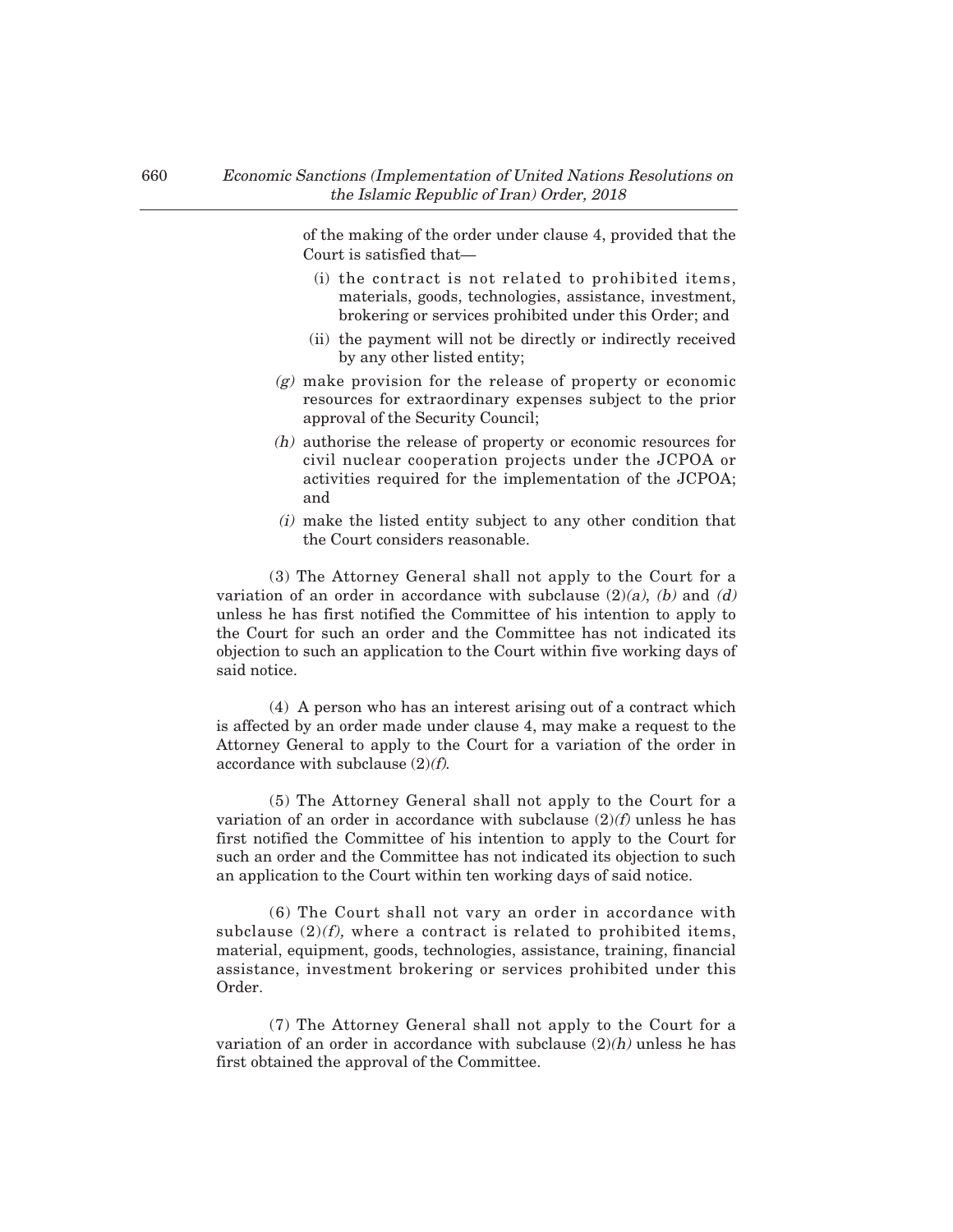(8) For the avoidance of doubt, where an order has been made under clause 4, and the Committee has raised no objection to or has granted its consent for the variation of the order, the Attorney General may apply to the Court in accordance with subclause (1), for a variation of the order.

6. (1) A person affected or likely to be affected by an order made Application under clause 4 may at any time after the publication of the order, apply  $_{\text{an\,affected}}^{\text{for review by}}$ to a judge for a review of the order. an affected person

(2) Where an application for review is made under subclause (1), the Attorney General shall be served with a copy of the application and given the opportunity to make representations to the Court in respect of any proceedings for the review of the order.

(3) A person likely to be affected by an order may include a person with the same or similar name to a listed entity.

7. (1) Within sixty days after the date of publication of an order Review of an under clause 4, the individual or entity in respect of which the order is <sup>order</sup> made may apply to a judge for a review of the order and shall notify the Attorney General of the application.

(2) Upon an application made under subclause (1), the judge may–

- (a) hear evidence that may be presented by the Attorney General and may, at the request of the Attorney General, hear all or part of that evidence or information in the absence of the applicant or an Attorney-at-law representing the applicant, if the judge is of the opinion that the disclosure of the information would be prejudicial to national security or endanger the safety of any person;
- (b) provide the applicant with a statement summarising the information available to the judge, so as to enable the applicant to be reasonably informed of the reasons for the making of the order, without disclosing any information the disclosure of which would, in the opinion of the judge, be prejudicial to national security or endanger the safety of any person;
- (c) provide the applicant with a reasonable opportunity to be heard; and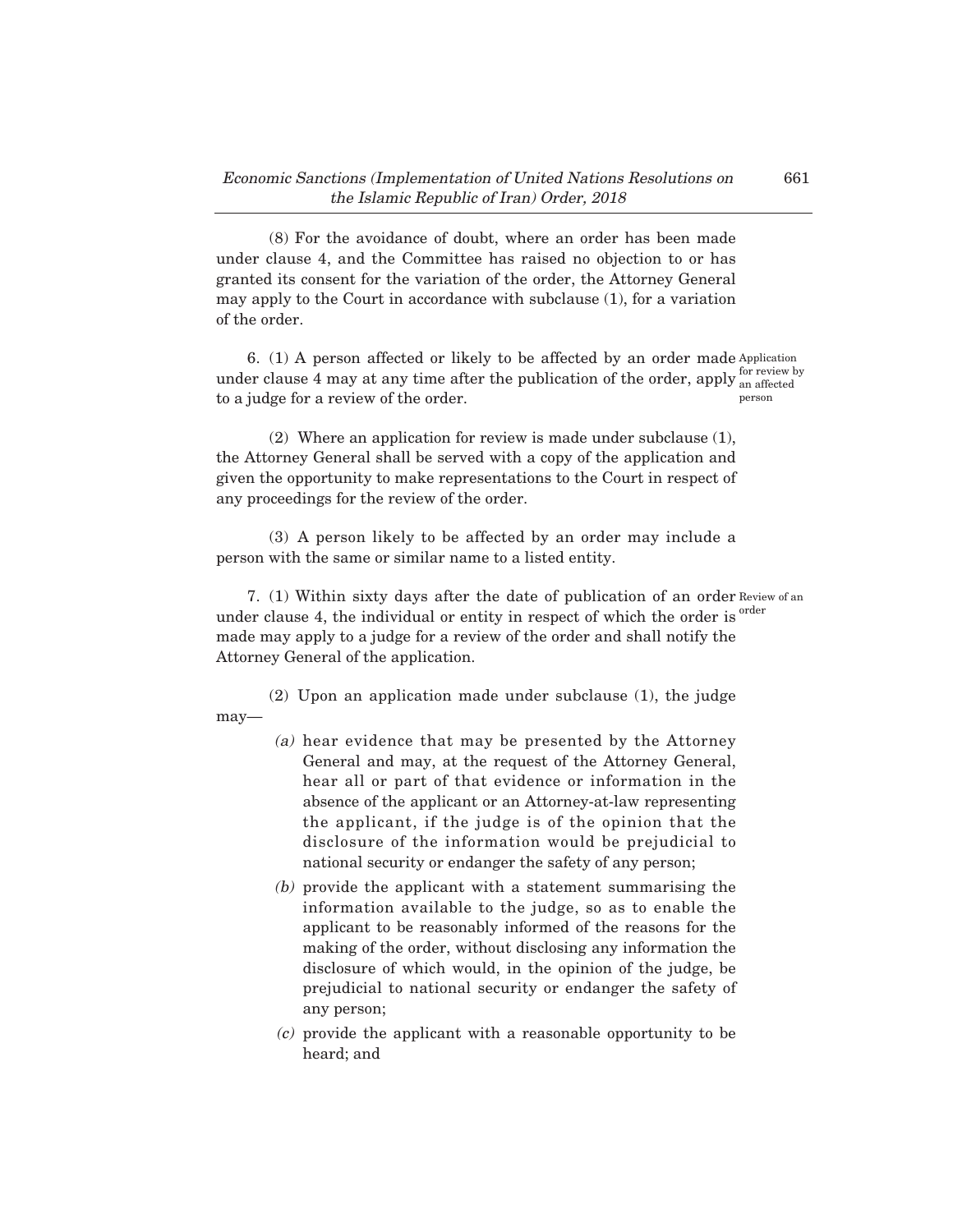(d) determine whether or not the order should be set aside on the basis of the information available to the judge and, if he determines that the order should be set aside, direct that the order be set aside.

(3) For the purposes of any application or review under this clause, the judge may receive in evidence anything that, in the opinion of the judge, is reliable and relevant.

(4) Upon an application under subclause (1), the judge shall, if satisfied as to the matters referred to in that subclause, make an order to set aside the order, which shall be–

- (a) published in the Gazette and in two daily newspapers of general circulation in Trinidad and Tobago; and
- (b) served upon the FIU or the Attorney General where he is not a party to the proceedings in accordance with the Civil Proceedings Rules, 1998.

(5) Where an order is made under subclause (4), the Attorney General shall, within seven days after the date of the order, cause a copy of the order to be published in the Gazette and in at least two daily newspapers of general circulation in Trinidad and Tobago.

Attorney General to maintain list of listed persons or entities

- 8. (1) The Attorney General shall be responsible for–
	- (a) maintaining a list of listed entities under this Order;
	- (b) maintaining contact with the United Nations at frequent intervals to ensure that the list of listed entities remains current;
	- $(c)$  circulating the list referred to in paragraph  $(a)$ immediately, to financial institutions and listed businesses requesting information on whether these listed entities have property in Trinidad and Tobago to be provided to the FIU; and
	- (d) maintaining a consolidated list of all orders issued by the Court under clause 4 or 5 and circulating the same by facsimile transmission or other electronic means to all financial institutions and listed businesses immediately at intervals of three months.

(2) Notwithstanding his obligation to circulate the consolidated list, the Attorney General shall, when new information has been obtained before the expiration of three months, circulate any additions to that list or a new list immediately by facsimile transmission or other electronic means.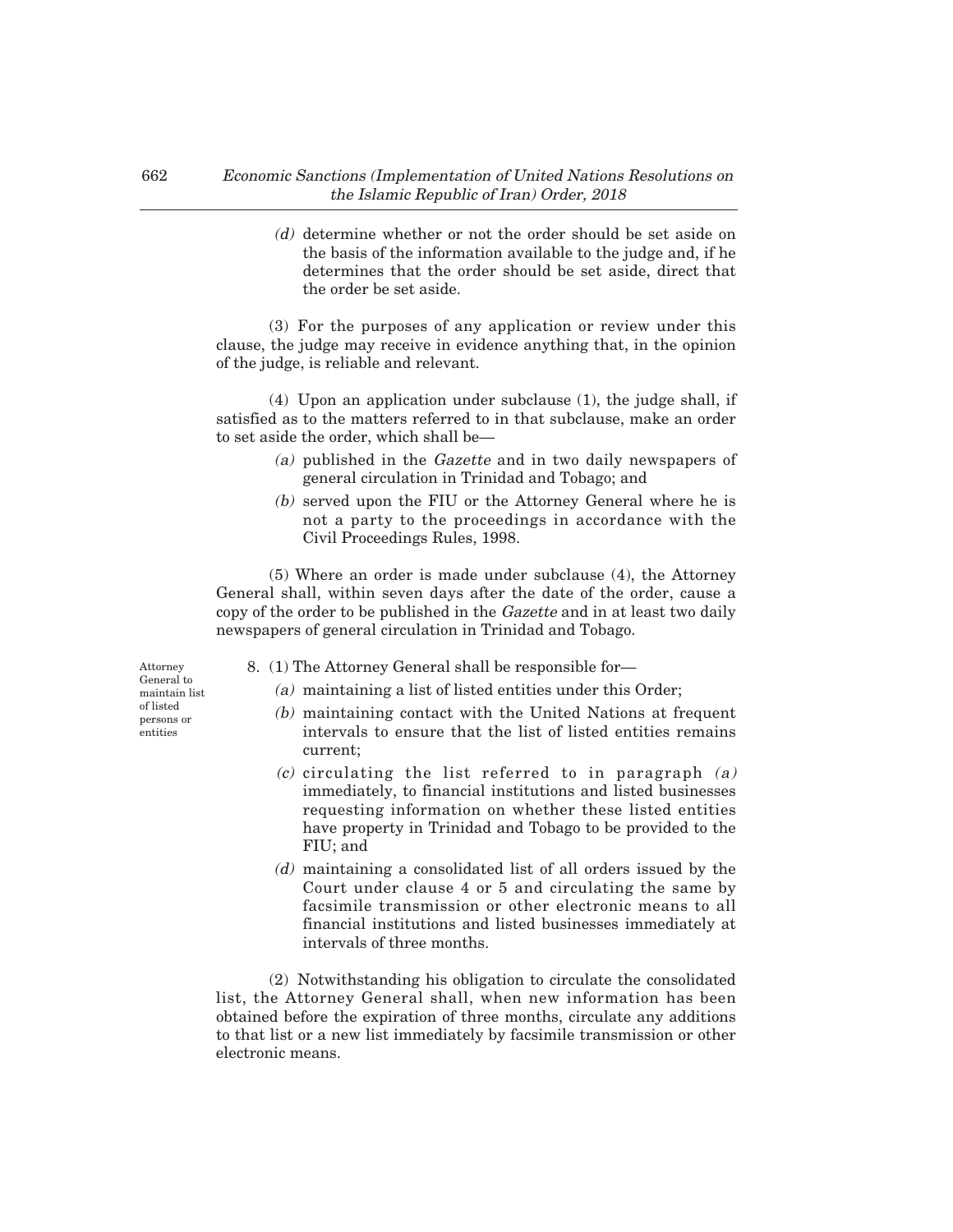9. (1) As soon as a financial institution or listed business is notified Requirement of the list in accordance with subclause  $8(1)$ , the financial institution or  $\frac{\text{to inform the}}{\text{N}}$ listed business shall immediately inform the FIU in the approved form where– FIU

- (a) it has knowledge or reasonably suspects that any entity named in the order has property with the financial institution or listed business; or
- (b) there is a transaction being conducted by a person involving property owned or controlled, whether directly or indirectly by a listed entity,

and shall disclose to the FIU all information relating to the property or property of the listed entity or to the transaction conducted.

(2) Where a listed entity attempts to enter into a transaction or continue a business relationship with a financial institution or listed business, the financial institution or listed business shall submit a suspicious activity report to the FIU immediately and shall not enter into or continue a business transaction or business relationship with such person or entity.

10. (1) Where the Attorney General receives information that an Attorney individual or entity may meet the criteria for being placed on the  $2231 \frac{\text{General to}}{\text{current}}$ List for the time being in force, he may make a request to the  $_{\text{names to the}}$ Committee for the individual or entity to be placed on the 2231 List. propose **UNSC** 

(2) An individual or entity who has been placed on the 2231 List and who wishes to have his name removed from the list may–

- (a) apply to the Attorney General to petition the Focal Point for De-listing, for the removal of his name from the 2231 List; or
- (b) petition the Focal Point for De-listing, for the removal of his name from the 2231 List.

(3) Where an individual or entity has been placed on the 2231 List on the basis of a request by the Attorney General, and he is satisfied that an individual or entity listed pursuant to subclause (1) no longer meets the criteria for listing, he may petition the Focal Point for De-listing for removal of the individual or entity from the list.

(4) Where an individual or entity has been placed on the 2231 List, the Attorney General shall, as far as practicable, inform the individual or entity of the availability of the UN office of the Ombudsperson for the purposes of petitioning the removal from the 2231 List.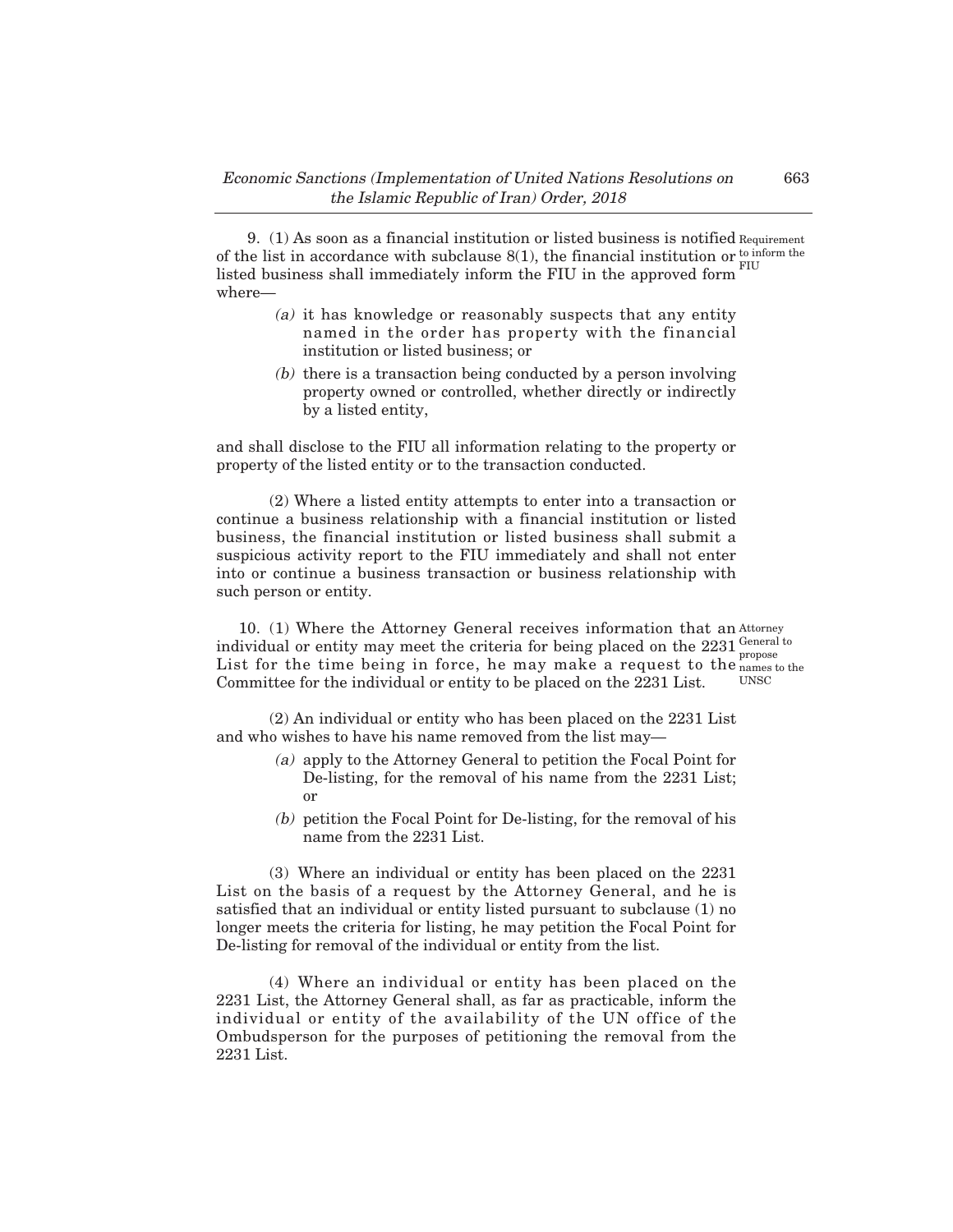## Prohibited dealings with listed entities

11. (1) No person shall knowingly–

Dealing with property owned or controlled by a listed person

- (a) deal in property that is owned or controlled whether directly or indirectly by-–
	- (i) a listed entity;
	- (ii) an entity owned or controlled, directly or indirectly by a listed entity; or
	- (iii) a entity acting on behalf of, or at the direction of, a listed entity;
- (b) deal in property for the benefit of a listed entity;
- (c) enter into a financial transaction in respect of property whether directly or indirectly under paragraph (a); or
- (d) provide financial or other related services in respect of property under paragraph (a).

(2) A person who contravenes subclause (1) commits an offence.

(3) Notwithstanding subclause (2), a person does not commit an offence where he does any act under subclause (1) in accordance with an order of the court under clause 4.

12. (1) No person shall knowingly provide or make available property or financial or other related services, whether directly or indirectly– listed entity

- (a) to a listed entity;
- (b) to an entity owned or controlled, directly or indirectly by a listed entity;
- (c) to an entity acting on behalf of, or at the direction of, a listed entity; or
- (d) for the benefit of a listed entity.
- (2) A person who contravenes subclause (1) commits an offence.

(3) Notwithstanding subclause (2), a person does not commit an offence where he does any act under subclause (1) in accordance with an order of the court under clause 4.

13. (1) No person shall by any means, knowingly provide or collect property, or attempt to do so, whether directly or indirectly, with the Provision of property to a listed entity

Making property available to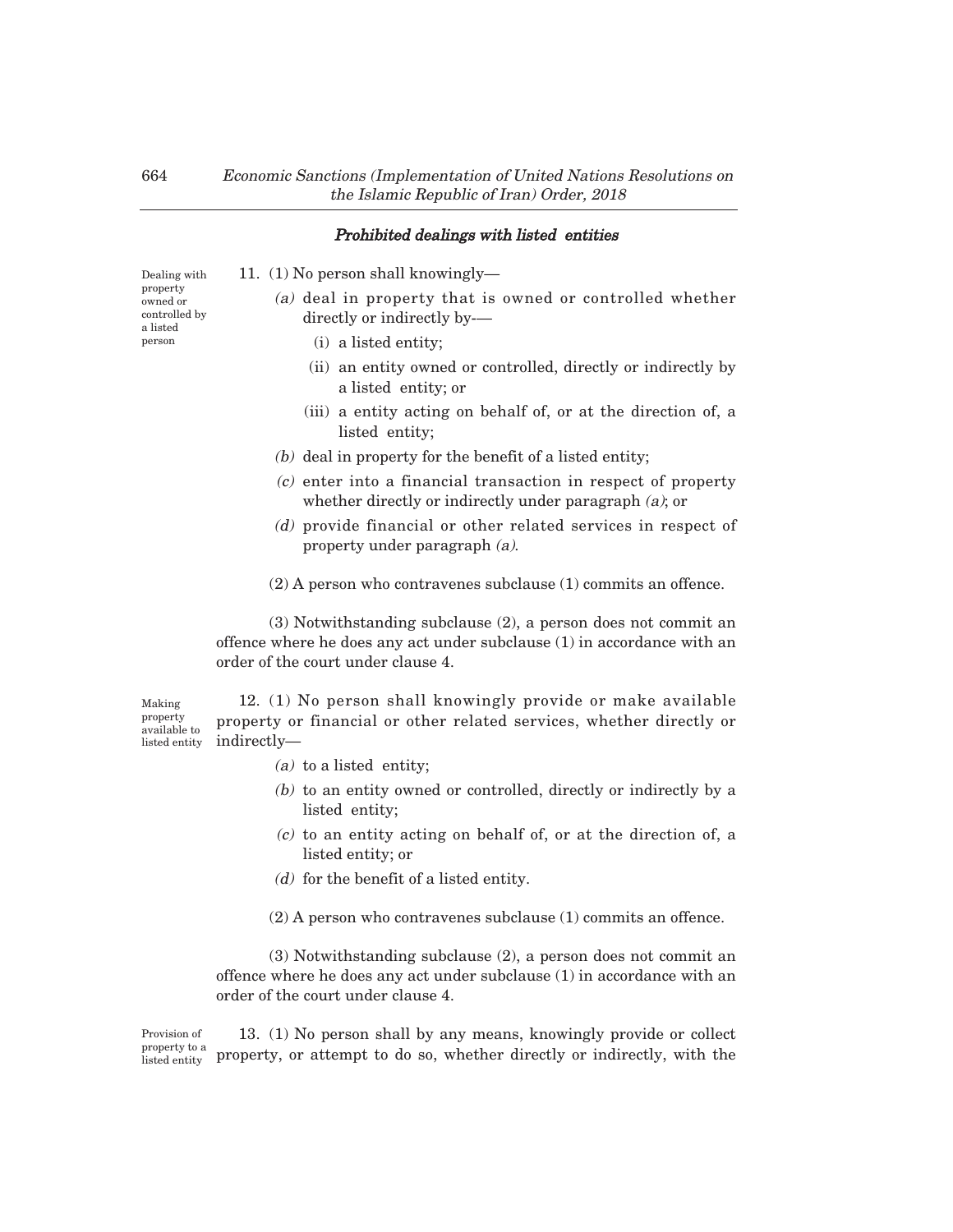intention or with the knowledge that such property are to be used in whole or in part—

- (a) by a listed entity;
- (b) by an entity owned or controlled, directly or indirectly by a listed entity;
- (c) by an entity acting on behalf of, or at the direction of, a listed entity; or
- (d) or the benefit of a listed entity.
- (2) A person who contravenes subclause (1) commits an offence.

(3) Notwithstanding subclause (2), a person does not commit an offence where he does any act under subclause (1) in accordance with an order of the court under clause 4.

## Prohibited Dealings with Iran

14. (1) No person shall knowingly export, sell, supply, transfer or Export, sale, ship, directly or indirectly to Iran or for the use or benefit of Iran– supply or

transfer of items to Iran

- (a) nuclear-related items; or
- (b) resources that may contribute to reprocessing, enrichment or heavy water activities in contravention of the JCPOA,

without the approval of the Security Council.

(2) Subclause (1) shall not apply where a person is authorised by the Minister to export, sell, supply, transfer or ship, directly or indirectly to Iran or for the use or benefit of Iran–

- (a) nuclear-related items; or
- (b) resources that may contribute to reprocessing, enrichment or heavy water activities in contravention of the JCPOA.

(3) Where a person wishes to export, sell, supply, transfer or ship directly or indirectly to Iran or for the use or benefit of Iran–

- (a) nuclear-related items; or
- (b) resources that may contribute to reprocessing, enrichment or heavy water activities in contravention of the JCPOA,

he shall apply to the Minister in the approved form.

(4) The Minister may, on receipt of an application under subclause (3), authorize a person to export, sell, supply, transfer or ship,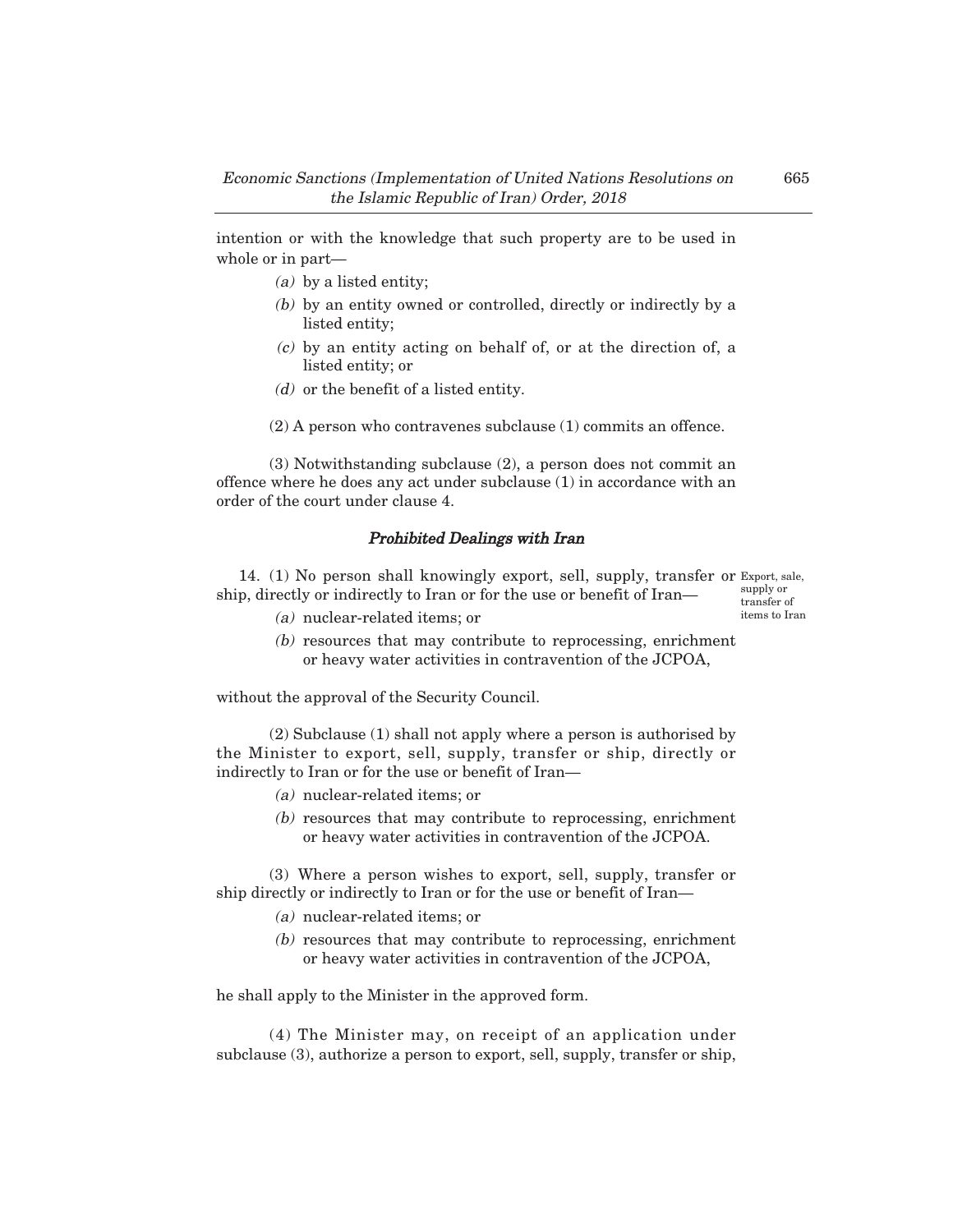directly or indirectly to Iran or for the use or benefit of Iran–

- (a) nuclear-related items; or
- (b) resources that may contribute to reprocessing, enrichment or heavy water activities in contravention of the JCPOA,

subject to any conditions he considers appropriate and he shall notify the applicant of his authorization in writing.

(5) A person who contravenes subclause (1) commits an offence.

15. (1) No person shall knowingly transfer financial resources or provide to Iran, technical assistance or training, financial assistance, investment, brokering or other services related to the sale, supply, transfer, manufacture, use or maintenance of– Technical assistance and other assistance related to nuclear items

- (a) nuclear-related items; or
- (b) resources that may contribute to reprocessing, enrichment or heavy water activities,

without the approval of the Security Council.

(2) Subclause (1) shall not apply where a person is authorised by the Minister to provide to Iran technical assistance or training, financial assistance, investment, brokering or other services related to the sale, supply, transfer, manufacture, use or maintenance of–

- (a) nuclear-related items; or
- (b) resources that may contribute to reprocessing, enrichment or heavy water activities.

(3) Where a person wishes to transfer financial resources or provide to Iran technical assistance or training, financial assistance, investment, brokering or services related to the sale, supply, transfer, manufacture, use or maintenance of–

- (a) nuclear-related items; or
- (b) resources that may contribute to reprocessing, enrichment or heavy water activities,

he shall apply to the Minister in the approved form.

(4) The Minister may, on receipt of an application under subclause (3), authorize a person to provide to Iran technical assistance or training, financial assistance, investment, brokering or other services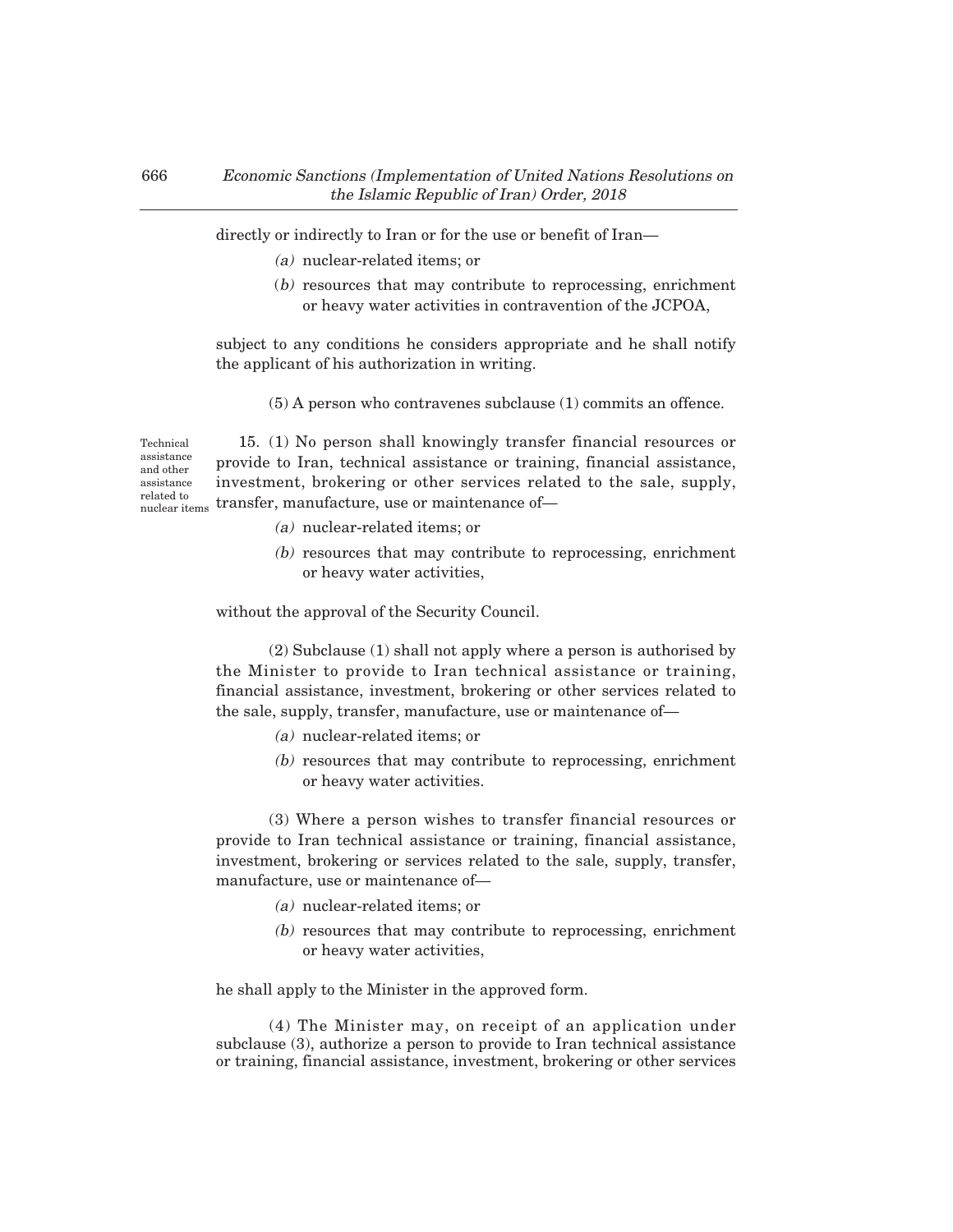related to the sale, supply, transfer, manufacture, use or maintenance  $of$ 

- (a) nuclear-related items; or
- (b) resources that may contribute to reprocessing, enrichment or heavy water activities,

subject to any conditions he considers appropriate and he shall notify the applicant of his authorization in writing.

(5) A person who contravenes subclause (1) commits an offence.

16. (1) No person shall knowingly permit the acquisition of an Permitting the interest in uranium mining or production or use of nuclear material or <sup>acquisition of</sup> technology by Iran without the approval of the Security Council. an interest in uranium

mining or

(2) Subclause (1) shall not apply where a person is authorised by <sup>production</sup> the Minister to permit the acquisition of an interest in uranium mining or production or use of nuclear material or technology by Iran.

(3) Where a person wishes to permit the acquisition of an interest in uranium mining or production or use of nuclear material or technology by Iran he shall apply to the Minister in the approved form.

(4) The Minister may, on receipt of an application under subclause (3), authorize a person to permit the acquisition of an interest in uranium mining or production or use of nuclear material or technology by Iran subject to any conditions he considers appropriate and he shall notify the applicant of his authorization in writing.

(5) A person who contravenes subclause (1) commits an offence.

17. (1) No person shall knowingly sell, supply, transfer or ship Restricted directly or indirectly to Iran or for the use or benefit of Iran– supply, sale,

(a) missile-related items; or

shipment of missile related items

(b) resources that may contribute to the development of nuclear weapon delivery systems,

without the approval of the Security Council.

(2) Subclause (1) shall not apply where a person is authorised by the Minister to sell, supply, transfer or ship directly or indirectly to Iran or for the use or benefit of Iran–

- (a) missile-related items; or
- (b) resources that may contribute to the development of nuclear weapon delivery systems.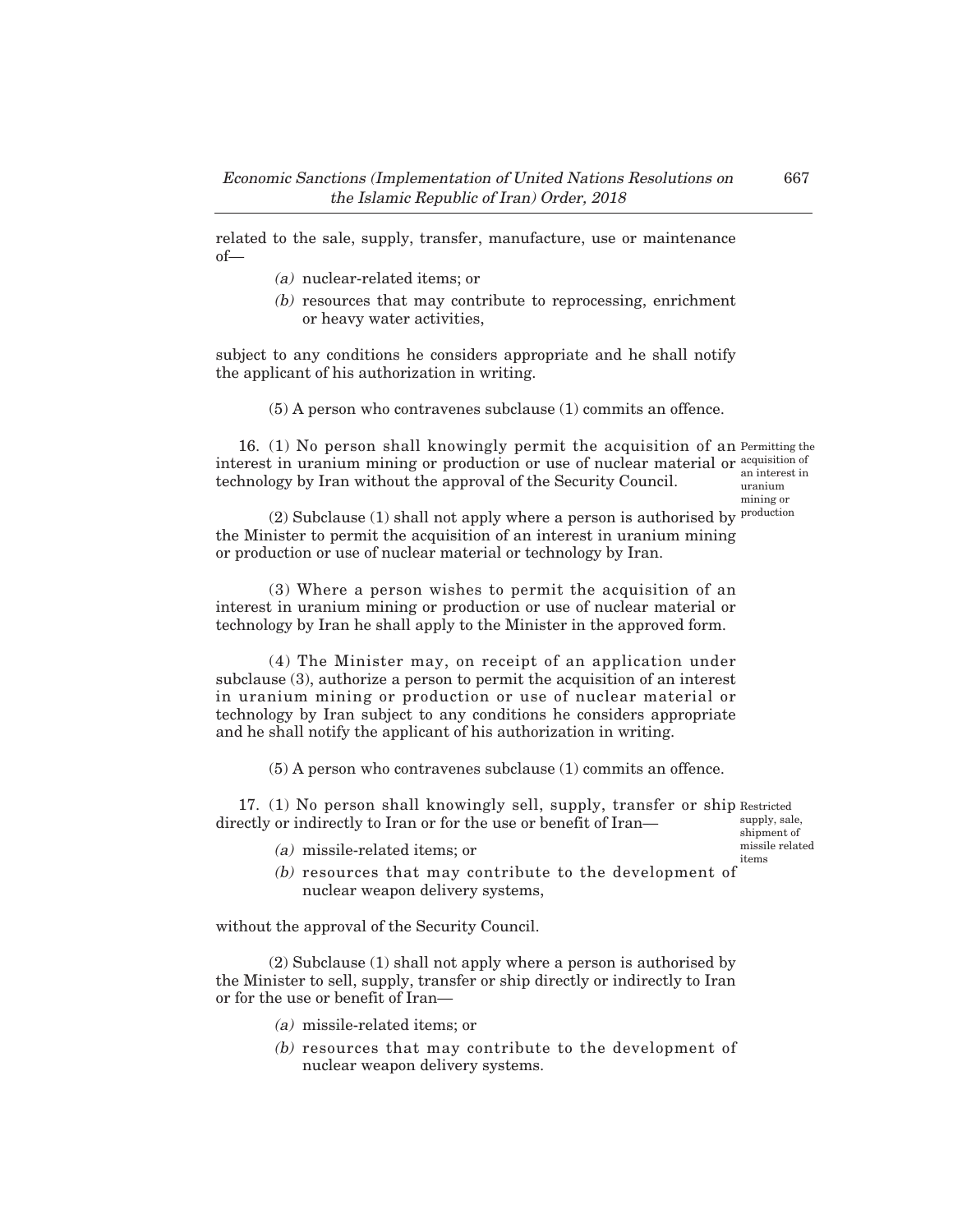(3) Where a person wishes to sell, supply, transfer or ship directly or indirectly to Iran or for the use or benefit of Iran–

- (a) missile-related items; or
- (b) resources that may contribute to the development of nuclear weapon delivery systems,

he shall apply to the Minister in the approved form.

(4) The Minister may, on receipt of an application under subclause (3), authorize a person to sell, supply, transfer or ship directly or indirectly to Iran or for the use or benefit of Iran–

- (a) missile-related items; or
- (b) resources that may contribute to the development of nuclear weapon delivery systems,

subject to any conditions he considers appropriate and he shall notify the applicant of his authorization in writing.

(5) A person who contravenes subclause (1) commits an offence.

Technology, technical and other assistance related to missile items

Restricted supply, sale, shipment of arms and related material

- 18. (1) No person shall knowingly–
	- (a) provide technology, technical assistance or training, financial assistance, investment brokering or other services to Iran;
	- (b) transfer financial resources to Iran; or
	- (c) facilitate Iran's acquisition of an interest in any commercial activity in another state,

related to the sale, supply, transfer, manufacture, use or maintenance of missile-related items or resources that may contribute to the development of nuclear weapon delivery systems, unless he first obtains approval from the Security Council.

(2) A person who contravenes subclause (1) commits an offence.

19. (1) No person shall knowingly sell, supply, transfer or ship, directly or indirectly to Iran or for the use or benefit of Iran–

- (a) battle tanks;
- (b) armoured combat vehicles;
- (c) large calibre artillery systems;
- (d) combat aircraft, attack helicopters;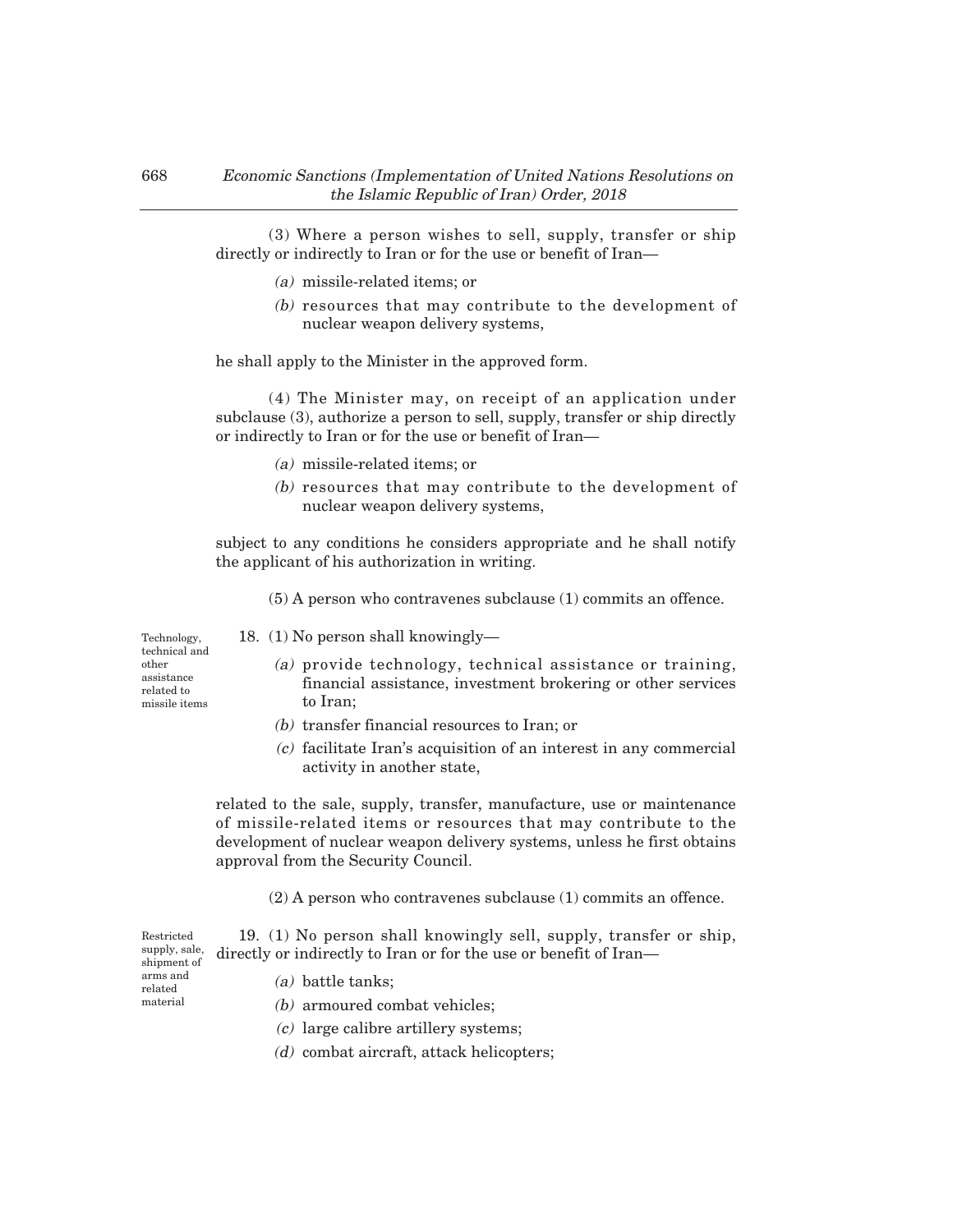- (e) warships; or
- (f) missiles or missile systems or related material, including spare parts,

without the approval of the Security Council.

(2) Subclause (1) shall not apply where a person is authorised by the Minister to sell, supply, transfer or ship, directly or indirectly to Iran or for the use or benefit of Iran–

- (a) battle tanks;
- (b) armoured combat vehicles;
- (c) large calibre artillery systems;
- (d) combat aircraft, attack helicopters;
- (e) warships; or
- (f) missiles or missile systems or related material, including spare parts.

(3) Where a person wishes to sell, supply, transfer or ship, directly or indirectly to Iran or for the use or benefit of Iran–

- (a) battle tanks;
- (b) armoured combat vehicles;
- (c) large calibre artillery systems;
- (d) combat aircraft, attack helicopters;
- (e) warships; or
- (f) missiles or missile systems or related material, including spare parts,

he shall apply to the Minister in the approved form.

(4) The Minister may, on receipt of an application under subclause (3), authorize a person to sell, supply, transfer or ship, directly or indirectly to Iran or for the use or benefit of Iran–

- (a) battle tanks;
- (b) armoured combat vehicles;
- (c) large calibre artillery systems;
- (d) combat aircraft, attack helicopters;
- (e) warships; or
- (f) missiles or missile systems or related material, including spare parts,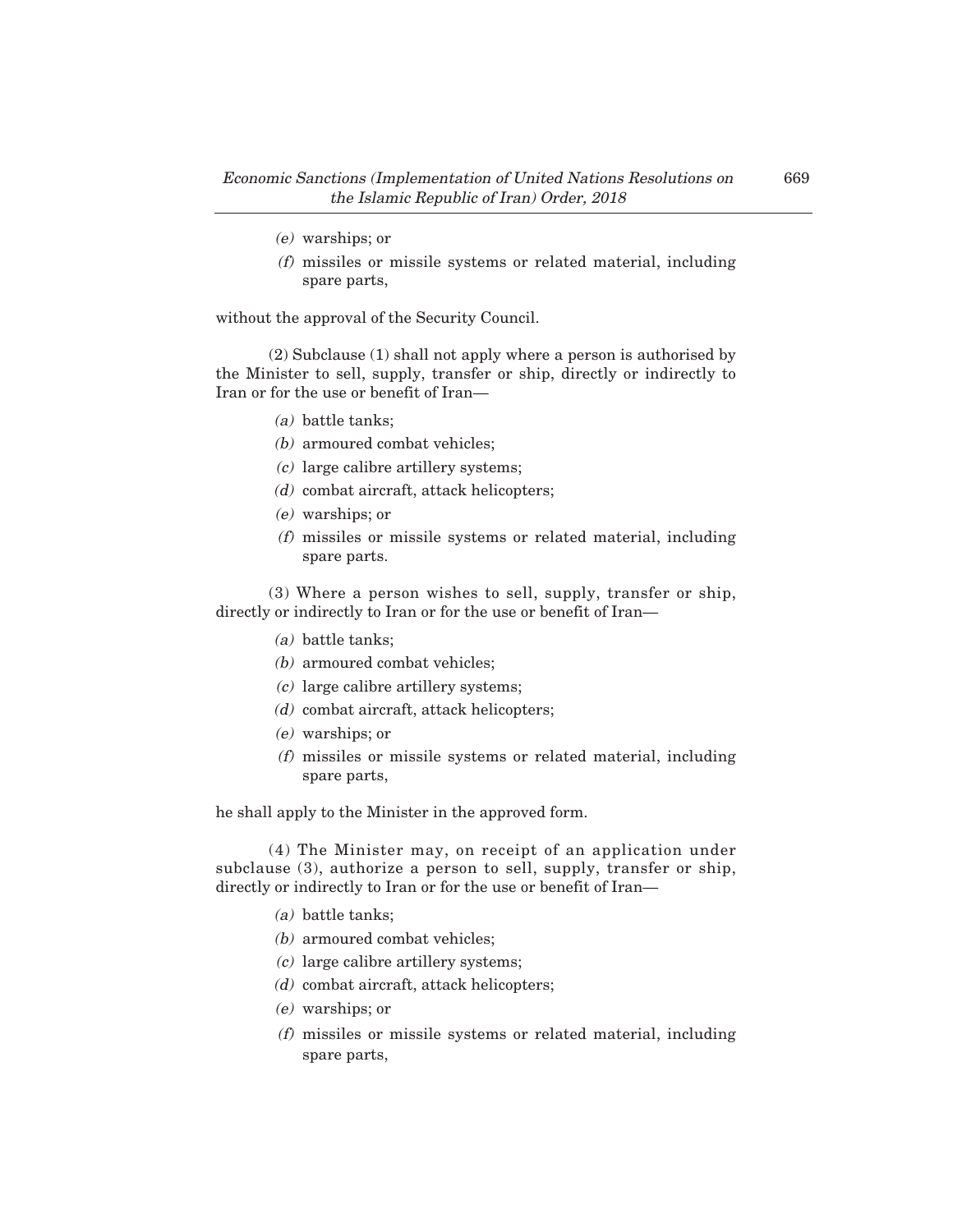subject to any conditions he considers appropriate and he shall notify the applicant of his authorization in writing.

(5) A person who contravenes subclause (1) commits an offence.

20. (1) No person shall knowingly provide technical training, financial resources, services or assistance directly or indirectly to Iran or for the use or benefit of Iran related to the sale, supply, transfer, manufacture, use or maintenance of– Technical and other assistance related to missile items

- (a) battle tanks;
- (b) armoured combat vehicles;
- (c) large calibre artillery systems;
- (d) combat aircraft, attack helicopters;
- (e) warships; or
- (f) missiles or missile systems or related material, including spare parts,

without the approval of the Security Council.

(2) A person who contravenes subclause (1) commits an offence.

21. No person shall knowingly sell, supply, transfer or ship directly or indirectly from Iran arms or related material without first obtaining advanced approval from the Security Council. Sale, supply, transfer or shipment of arms and material from Iran

## Powers of Enforcement

22. A customs officer, immigration officer or police officer may, where he has reasonable grounds to suspect that cargo contains items for which the supply, sale, transfer or export are prohibited by this Order, apply to a Magistrate or Judge for a warrant to inspect the cargo. Power to inspect cargo

23. (1) The Comptroller of Customs and Excise may deny entry into a port of entry to the owner or master of a vessel or the operator of an aircraft if he refuses to permit a customs officer, immigration officer or police officer to inspect the cargo on the vessel or aircraft. Power to deny entry for refusal to permit inspection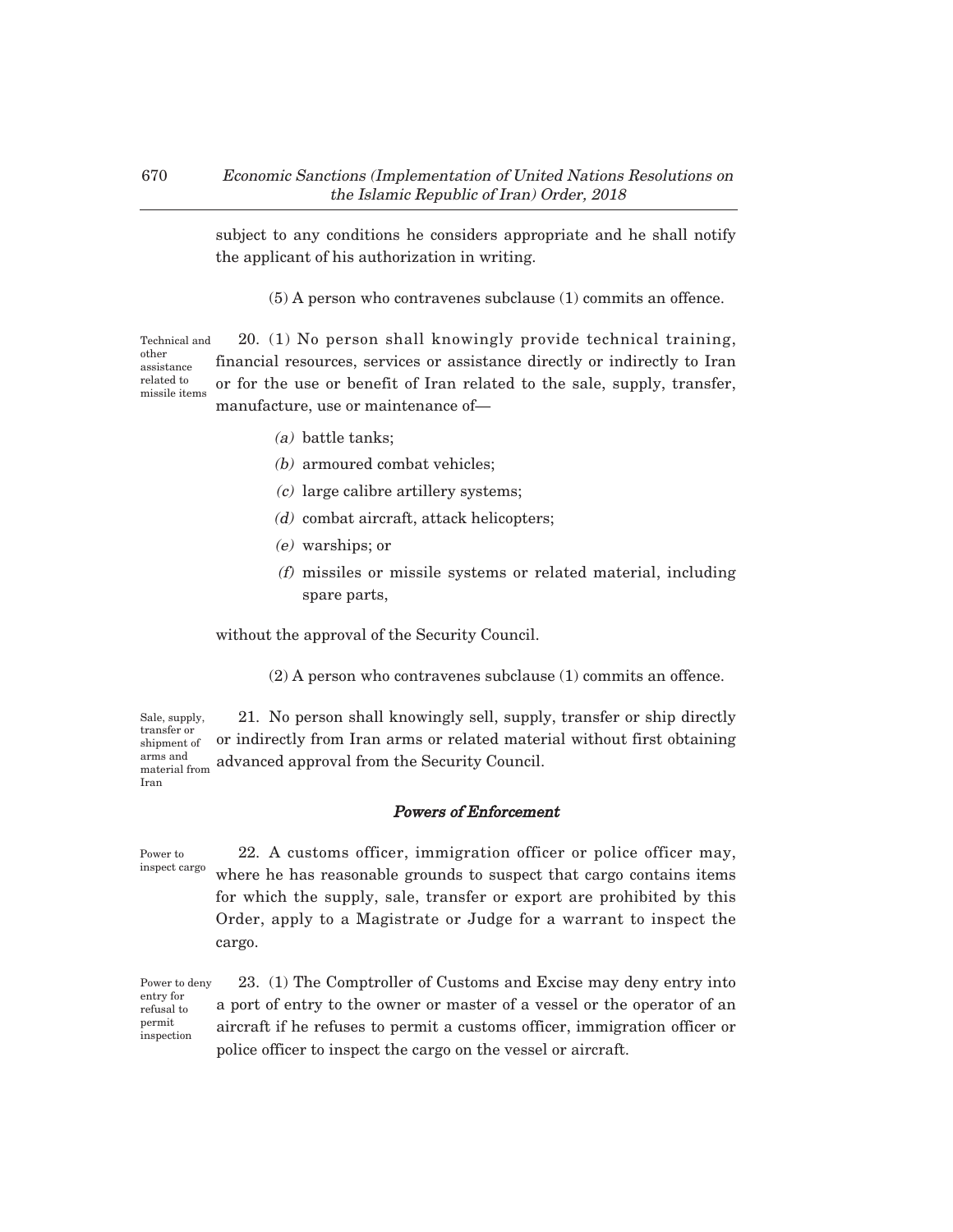(2) Where a vessel or aircraft refuses to permit a customs officer, immigration officer or police officer to inspect the cargo on a vessel or aircraft, the customs officer, immigration officer or police officer as the case may be, shall report the vessel or aircraft to the Committee.

(3) Notwithstanding subclause (1), the Comptroller of Customs and Excise, as the case may be, may permit a vessel or aircraft to enter into a port of entry–

- (a) where the entry is required as a result of an emergency;
- (b) for the purposes of conducting an inspection; or
- (c) for the purposes of permitting the ship to return to its port of origin.

(4) For the purposes of this section "port" has the meaning assigned to it under the Customs Act. Chap. 78:01

24. (1) Where the Comptroller of Customs and Excise reasonably Power to deny believes that an aircraft may contain items whose supply, sale, transfer  $_{\text{an aircraft}}^{\text{permission to}}$ or export is prohibited by this Order, he may deny permission to the aircraft to fly over Trinidad and Tobago or land or take-off from Trinidad and Tobago. an aircraft

(2) Subclause (1) shall not apply where an aircraft is engaged in an emergency landing.

25. (1) The Harbour Master shall not permit a vessel to enter into a Restriction on port where he reasonably believes that the vessel– entry into port

(a) is owned or controlled, directly or indirectly by a listed  $_{\text{listed entit}}^{\text{ounded by a}}$ by a vessel listed entity by the Harbour Master

(b) is carrying prohibited items.

entity; or

(2) Notwithstanding subclause (1), the Harbour Master may permit a vessel to enter into a port–

- (a) where the entry is required as a result of an emergency;
- (b) for the purposes of conducting an inspection; and
- (c) where the Committee has determined that entry into port should be permitted for humanitarian purposes.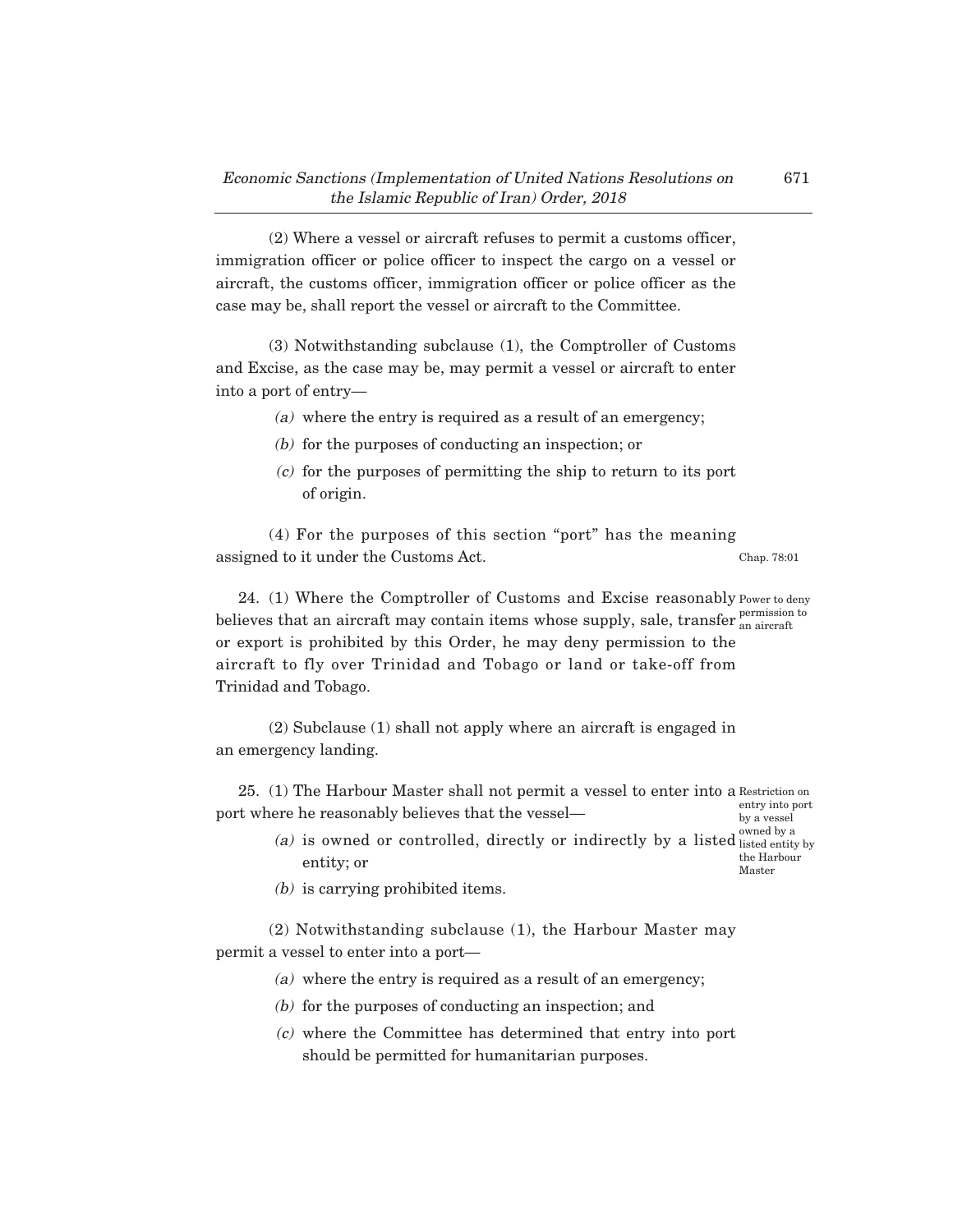(3) The master of a vessel who wishes to enter into a port in accordance with subclause  $(2)(c)$  shall first apply to the Committee in writing for approval to enter into a port for humanitarian purposes.

(4) Where the Committee determines that the entry into port is for humanitarian purposes, it shall grant approval for the entry.

(5) For the purposes of this section, "port" has the meaning assigned to it under the Shipping Act. Chap. 50:01

26. (1) The Comptroller of Customs and Excise shall not permit a vessel to enter into a port where he reasonably believes that the vessel– Restriction on

entry into port by a vessel owned by a listed entity by the Comptroller of Customs and Excise

Power to obtain a warrant

- (a) is owned or controlled, directly or indirectly by a listed entity; or
- (b) is carrying prohibited items.

(2) Notwithstanding subclause (1), the Comptroller of Customs and Excise may permit a vessel to enter into a port–

- (a) where the entry is required as a result of an emergency;
- (b) for the purposes of conducting an inspection; and
- (c) where the Committee has determined that entry into port should be permitted for humanitarian purposes.

(3) The master of a vessel who wishes to enter into a port in accordance with subclause  $(2)(c)$  shall first apply to the Committee in writing for approval to enter into a port for humanitarian purposes.

(4) Where the Committee determines that the entry into port is for humanitarian purposes, it shall grant approval for the entry.

(5) For the purposes of this section, "port" has the meaning assigned to it under the Customs Act. Chap. 78:01

27. For the purposes of ensuring compliance with this Order and in accordance with section 8(1) of the Act, a Customs officer, Immigration officer or police officer may apply to a Magistrate or Judge for a warrant.

## Miscellaneous

28. A person who commits an offence under this order shall be liable to the penalty prescribed in the Act. General penalty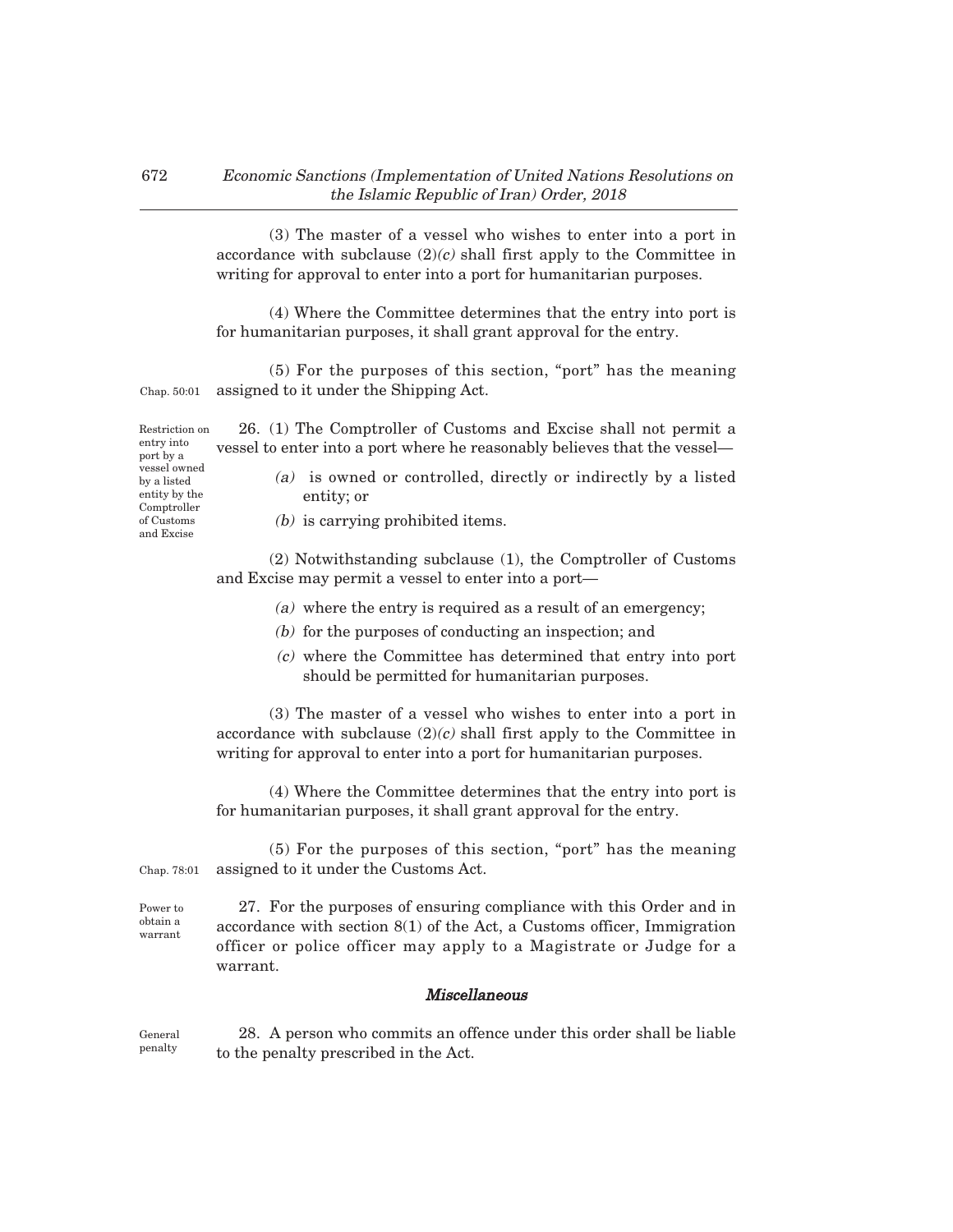#### SCHEDULE

#### PART I

UN SECURITY COUNCIL RESOLUTION 2231 (2015) ON IRAN TRAVEL BAN/ASSET FREEZE

#### 1: FEREIDOUN 2: ABBASI-DAVANI 3: na 4: na

Title: na Designation: Senior Ministry of Defence and Armed Forces Logistics (MODAFL) Scientist DOB: a) 1958 b) 1959 POB: Abadan, Iran Good quality a.k.a.: na Low quality a.k.a.: na Nationality: na Passport no: na National identification no: na Address: na Listed on: 24 Mar. 2007 (amended on 17 Dec. 2014) Other information: Has "links to the Institute of Applied Physics, working closely with Mohsen Fakhrizadeh- Mahabadi" (designated under IRi.016) [Old Reference # I.47.C.1].

## IRi.003 Name: 1: AZIM 2: AGHAJANI 3: na 4: na

Title: na Designation: Member of the IRGC-Qods Force operating under the direction of Qods Force Commander, Major General Qasem Soleimani, who was designated by the UN Security Council in resolution 1747 (2007) DOB: na POB: na Good quality a.k.a.: Azim Adhajani; Azim Agha-Jani Low quality a.k.a.: na Nationality: Iran Passport no: a) 6620505, issued in Iran b) 9003213, issued in Iran National identification no: na Address: na Listed on: 18 Apr. 2012 (amended on 17 Dec. 2014) Other information: Facilitated a breach of paragraph 5 of resolution 1747 (2007) prohibiting the export of arms and related materiel from Iran. [Old Reference # I.AC.50.18.04.12.(1)]

## IRi.004 Name: 1: ALI AKBAR 2: AHMADIAN 3: na 4: na

Title: na Designation: Vice Admiral; Chief of IRGC Joint Staff DOB: 1961 POB: Kerman, Iran Good quality a.k.a.: Ali Akbar Ahmedian Low quality a.k.a.: na Nationality: na Passport no: na National identification no: na Address: na Listed on: 24 Mar. 2007 (amended on 17 Dec. 2014) Other information: Position changed. [Old Reference # I.47.D.2]

#### IRi.009 Name: 1: BAHMANYAR MORTEZA 2: BAHMANYAR 3: na 4: na

Title: na Designation: Head of Finance and Budget Department of the Aerospace Industries Organization (AIO). DOB: 31 Dec. 1952 POB: na Good quality a.k.a.: na Low quality a.k.a.: na Nationality: Iran Passport no: a)  $10005159$ , issued in Iran b) 10005159, issued in Iran National identification no: na Address: na Listed on: 23 Dec. 2006 (amended on 17 Dec. 2014) Other information: [Old Reference # I.37.D.4]

#### IRi.012 Name: 1: AHMAD VAHID 2: DASTJERDI 3: na 4: na

Title: na Designation: Head of the AIO DOB: 15 Jan. 1954 POB: na Good quality a.k.a.: na Low quality a.k.a.: na Nationality: na Passport no: A0002987, issued in Iran National identification no: na Address: na Listed on: 23 Dec. 2006 (amended on 17 Dec. 2014) Other information: Served as Deputy Defense Minister 2009-10. [Old Reference # I.37.D.2]

#### IRi.013 Name: 1: AHMAD 2: DERAKHSHANDEH 3: na 4: na

Title: na Designation: Chairman and Managing Director of Bank Sepah, which provides support for the AIO and subordinates, including SHIG and SBIG, both of which were designated under resolution 1737 (2006). DOB: 11 Aug. 1956 POB: na Good quality a.k.a.: na Low quality a.k.a.: na Nationality: na Passport no: na National identification no: na Address: 33 Hormozan Building, Pirozan St., Sharak Ghods, Tehran, Iran Listed on: 24 Mar. 2007 (amended on 17 Dec. 2014) Other information: [Old Reference # I.47.C.8]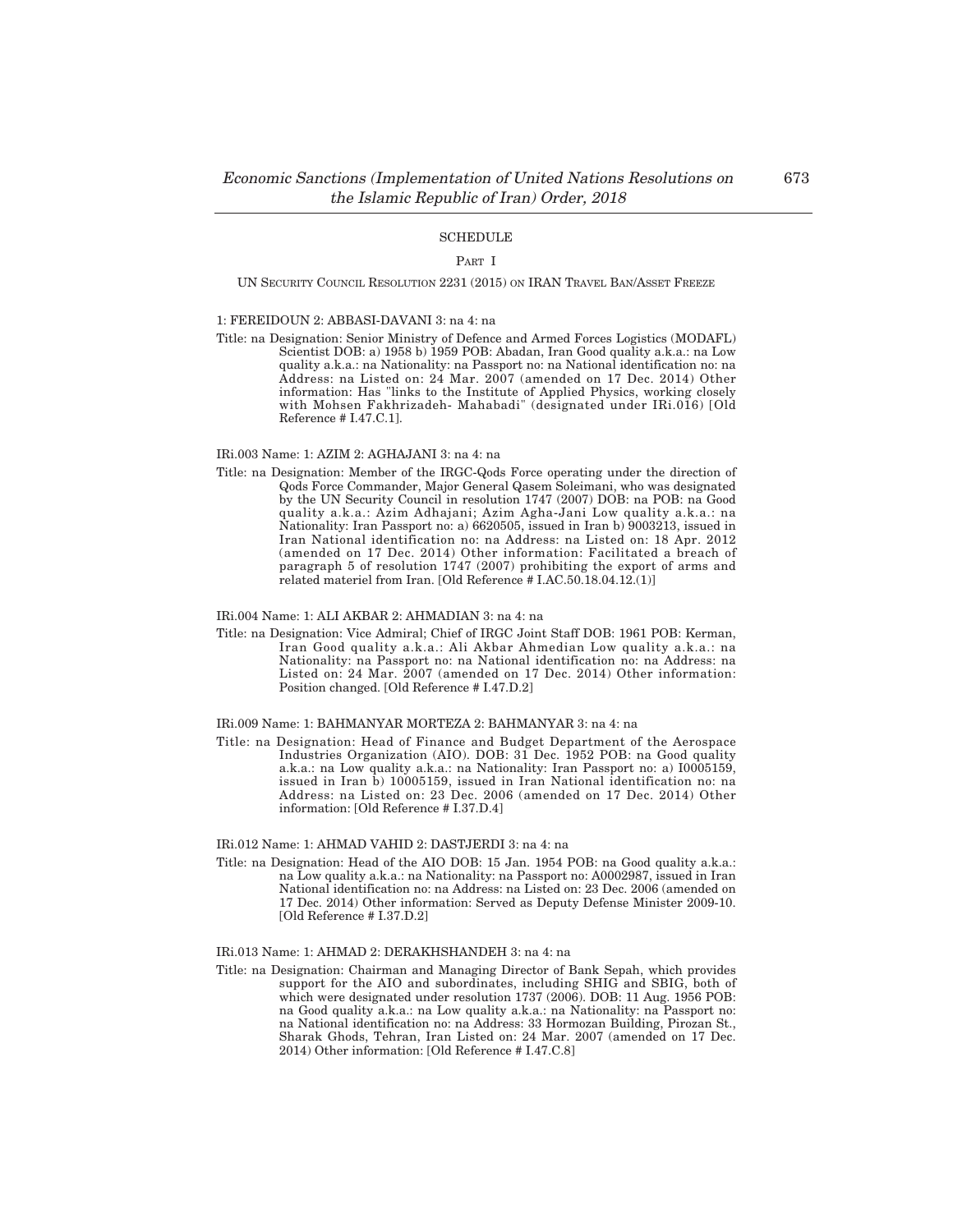IRi.014 Name: 1: MOHAMMAD 2: ESLAMI 3: na 4: na

Title: Dr. Designation: Head of Iran's Defence Industries Training and Research Institute. DOB: na POB: na Good quality a.k.a.: Mohammad Islami; Mohamed Islami; Mohammed Islami Low quality a.k.a.: na Nationality: na Passport no: na National identification no: na Address: na Listed on: 3 Mar. 2008 (amended on 17 Dec. 2014) Other information: Served as Deputy Defence Minister from 2012 to 2013. [Old Reference # I.03.I.6]

#### IRi.015 Name: 1: REZA-GHOLI 2: ESMAELI 3: na 4: na

Title: na Designation: Head of Trade and International Affairs Department of the AIO. DOB: 3 Apr. 1961 POB: na Good quality a.k.a.: Reza-Gholi Ismaili Low quality a.k.a.: na Nationality: na Passport no: A0002302, issued in Iran National identification no: na Address: na Listed on: 23 Dec. 2006 (amended on 17 Dec. 2014) Other information: [Old Reference # I.37.D.3]

#### IRi.016 Name: 1: MOHSEN 2: FAKHRIZADEH-MAHABADI 3: na 4: na

Title: na Designation: Senior MODAFL scientist; Former head of the Physics Research Centre (PHRC) DOB: na POB: na Good quality a.k.a.: na Low quality a.k.a.: na Nationality: na Passport no: a) A0009228, issued in Unconfirmed (likely Iran) b) 4229533, issued in Unconfirmed (likely Iran) National identification no: na Address: na Listed on: 24 Mar. 2007 (amended on 17 Dec. 2014) Other information: The IAEA have asked to interview him about the activities of the PHRC over the period he was head but Iran has refused. [Old Reference # I.47.C.2]

#### IRi.017 Name: 1: MOHAMMAD 2: HEJAZI 3: na 4: na

Title: na Designation: Brigadier General/Commander of Bassij resistance force DOB: 1959 POB: Isfahan, Iran Good quality a.k.a.: Mohammed Hijazi Low quality a.k.a.: na Nationality: na Passport no: na National identification no: na Address: na Listed on: 24 Mar. 2007 (amended on 17 Dec. 2014) Other information: [Old Reference # I.47.D.5]

#### IRi.018 Name: 1: MOHSEN 2: HOJATI 3: na 4: na

Title: na Designation: Head of Fajr Industrial Group, which is designated under resolution 1737 (2006) for its role in the ballistic missile programme. DOB: 28 Sep. 1955 POB: na Good quality a.k.a.: na Low quality a.k.a.: na Nationality: na Passport no: G4506013, issued in Iran National identification no: na Address: na Listed on: 24 Mar. 2007 (amended on 17 Dec. 2014) Other information: [Old Reference # I.47.C.5]

#### IRi.020 Name: 1: MEHRDADA AKHLAGHI 2: KETABACHI 3: na 4: na

Title: na Designation: Head of the Shahid Bagheri Industrial Group (SBIG), which is designated under resolution 1737 (2006) for its role in the ballistic missile programme (designated under IRe.066). DOB: 10 Sep. 1958 POB: na Good quality a.k.a.: na Low quality a.k.a.: na Nationality: na Passport no: A0030940, issued in Iran National identification no: na Address: na Listed on: 24 Mar. 2007 (amended on 17 Dec. 2014) Other information: [Old Reference # I.47.C.6]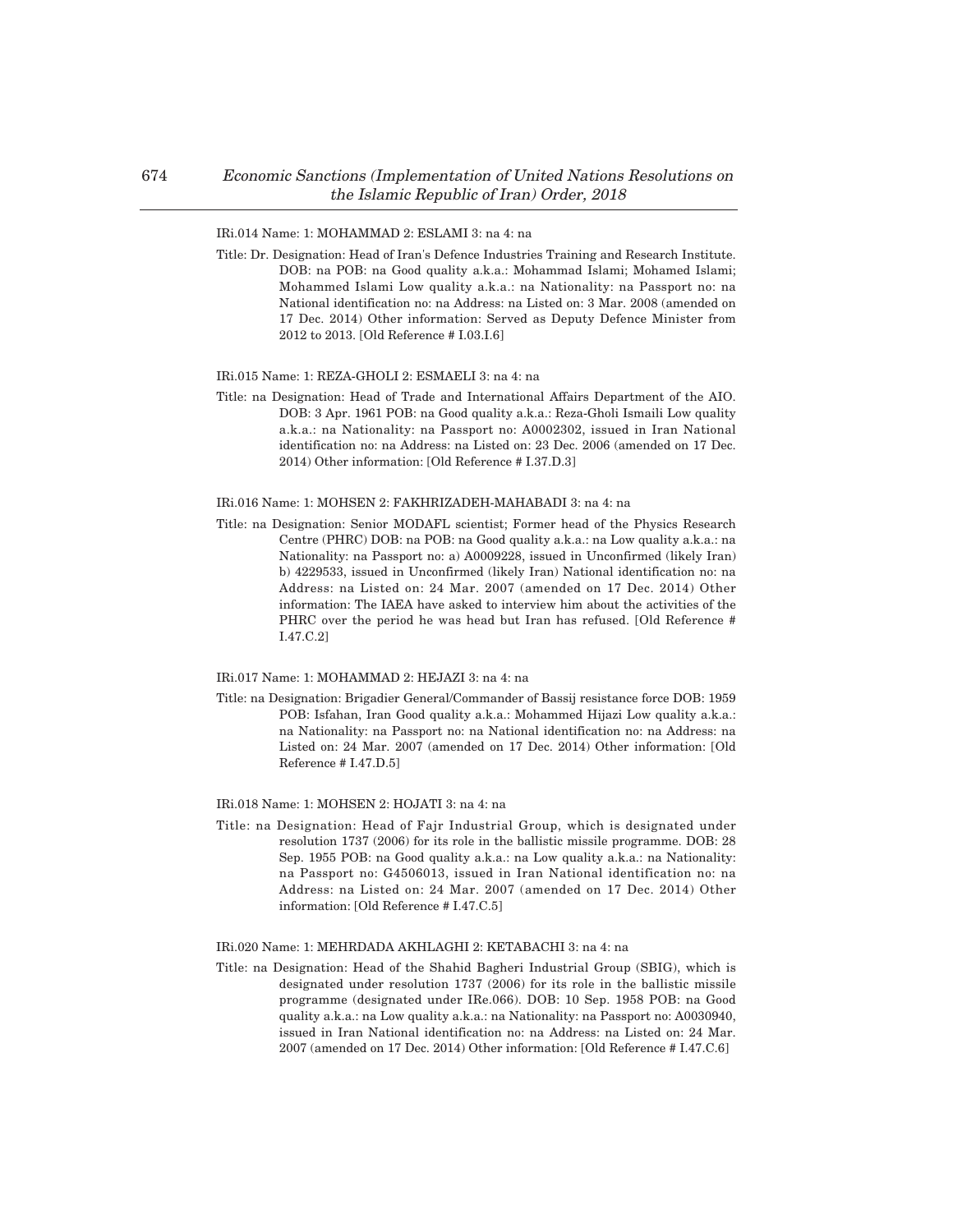## IRi.022 Name: 1: NASER 2: MALEKI 3: na 4: na

Title: na Designation: a) Head of Shahid Hemmat Industrial Group (SHIG), which is designated under resolution 1737 (2006) for its role in Iran's ballistic missile programme (designated under IRe.067). b) MODAFL official overseeing work on the Shahab-3 ballistic missile programme, Iran's long range ballistic missile currently in service. DOB: 1960 POB: na Good quality a.k.a.: na Low quality a.k.a.: na Nationality: na Passport no: A0003039, issued in Iran National identification no: 0035011785, issued in Iran Address: na Listed on: 24 Mar. 2007 (amended on 17 Dec. 2014) Other information: [Old Reference # I.47.C.7]

#### IRi.026 Name: 1: MOHAMMAD REZA 2: NAQDI 3: na 4: na

Title: na Designation: Brigadier-General/Former Deputy Chief of Armed Forces General Staff for Logistics and Industrial Research/Head of State Anti-Smuggling Headquarters DOB: a) 11 Feb. 1949 b) 11 Feb. 1952 c) 11 Feb. 1953 d) 11 Feb. 1961 POB: a) Najaf, Iraq b) Tehran, Iran Good quality a.k.a.: na Low quality a.k.a.: na Nationality: na Passport no: na National identification no: na Address: na Listed on: 3 Mar. 2008 (amended on 17 Dec. 2014) Other information: Engaged in efforts to get round the sanctions imposed by resolutions 1737 (2006) and 1747 (2007). [Old Reference # I.03.I.10]

## IRi.027 Name: 1: MOHAMMAD MEHDI 2: NEJAD NOURI 3: na 4: na

Title: na Designation: Lieutenant General/Rector of Malek Ashtar University of Defence Technology (chemistry department, affiliated to MODAFL, has conducted experiments on beryllium). DOB: na POB: na Good quality a.k.a.: na Low quality a.k.a.: na Nationality: na Passport no: na National identification no: na Address: na Listed on: 23 Dec. 2006 (amended on 17 Dec. 2014) Other information: Deputy Minister of Science, Research and Technology. [Old Reference # I.37.C.7]

#### IRi.033 Name: 1: MORTEZA 2: REZAIE 3: na 4: na

Title: na Designation: Brigadier General/Deputy Commander of IRGC DOB: 1956 POB: na Good quality a.k.a.: Mortaza Rezaie; Mortaza Rezai; Morteza Rezai Low quality a.k.a.: na Nationality: na Passport no: na National identification no: na Address: na Listed on: 24 Mar. 2007 (amended on 17 Dec. 2014) Other information: [Old Reference # I.47.D.1]

#### IRi.035 Name: 1: MORTEZA 2: SAFARI 3: na 4: na

Title: na Designation: Rear Admiral/Commander of IRGC Navy DOB: na POB: na Good quality a.k.a.: Mortaza Safari; Morteza Saferi; Murtaza Saferi; Murtaza Safari Low quality a.k.a.: na Nationality: na Passport no: na National identification no: na Address: na Listed on: 24 Mar. 2007 (amended on 17 Dec. 2014) Other information: [Old Reference #I.47.D.4]

## IRi.036 Name: 1: YAHYA RAHIM 2: SAFAVI 3: na 4: na

Title: na Designation: Major General/Commander, IRGC (Pasdaran) DOB: 1952 POB: Isfahan, Iran Good quality a.k.a.: Yahya Raheem Safavi Low quality a.k.a.: na Nationality: na Passport no: na National identification no: na Address: na Listed on: 23 Dec. 2006 (amended on 17 Dec. 2014) Other information: [Old Reference # I.37.E.1]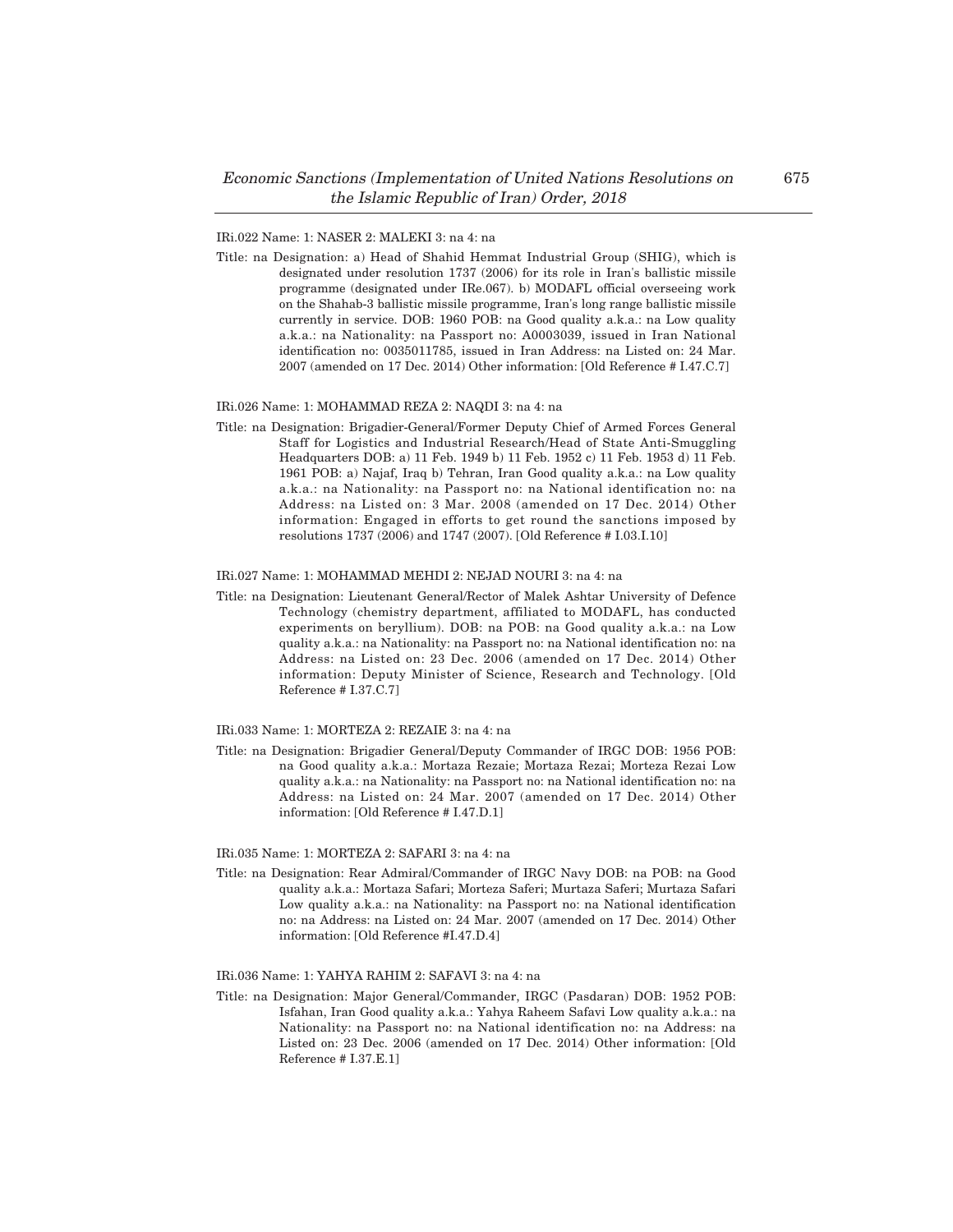IRi.038 Name: 1: HOSEIN 2: SALIMI 3: na 4: na

Title: na Designation: General/Commander of the Air Force, IRGC (Pasdaran) DOB: na POB: na Good quality a.k.a.: Husain Salimi; Hosain Salimi; Hussain Salimi; Hosein Saleemi; Husain Saleemi; Hosain Saleemi; Hussain Saleemi; Hossein Salimi; Hossein Saleemi Low quality a.k.a.: na Nationality: na Passport no: D08531177 , issued in Iran National identification no: na Address: na Listed on: 23 Dec. 2006 (amended on 17 Dec. 2014) Other information: [Old Reference # I.37.D.1]

#### IRi.039 Name: 1: QASEM 2: SOLEIMANI 3: na 4: na

Title: na Designation: Brigadier General/Commander of Qods force DOB: 11 Mar. 1957 POB: Qom, Iran Good quality a.k.a.: Qasim Soleimani; Qasem Sulaimani; Qasim Sulaimani; Qasim Sulaymani; Qasem Sulaymani; Kasim Soleimani; Kasim Sulaimani; Kasim Sulaymani Low quality a.k.a.: Haj Qasem; Haji Qassem; Sardar Soleimani Nationality: na Passport no: 008827 , issued in Iran National identification no: na Address: na Listed on: 24 Mar. 2007 (amended on 17 Dec. 2014) Other information: Promoted to Major General, retaining his position as Commander of Qods force. [Old Reference # I.47.D.6]

## IRi.041 Name: 1: ALI AKBAR 2: TABATABAEI 3: na 4: na

Title: na Designation: Member of the IRGC Qods Force operating under the direction of Qods Force Commander, Major General Qasem Soleimani who was designated by the UN Security Council in resolution 1747 (2007) (designated under IRi.039). DOB: 1967 POB: na Good quality a.k.a.: a) Sayed Akbar Tahmaesebi; Syed Akber Tahmaesebi b) Ali Akber Tabatabaei; Ali Akber Tahmaesebi; Ali Akbar Tahmaesebi Low quality a.k.a.: na Nationality: Iran Passport no: a) 9003213, issued in Iran / unknown b) 6620505, issued in Iran / unknown National identification no: na Address: na Listed on: 18 Apr. 2012 (amended on 17 Dec. 2014) Other information: Facilitated a breach of paragraph 5 of resolution 1747 (2007) prohibiting the export of arms and related material from Iran. [Old Reference # I.AC.50.18.04.12.(2)]

#### IRi.042 Name: 1: MOHAMMAD REZA 2: ZAHEDI 3: na 4: na

Title: na Designation: Brigadier General/Commander of IRGC Ground Forces DOB: 1944 POB: Isfahan, Iran Good quality a.k.a.: Mohammad Reza Zahidi; Mohammad Raza Zahedi Low quality a.k.a.: na Nationality: na Passport no: na National identification no: na Address: na Listed on: 24 Mar. 2007 (amended on 17 Dec. 2014) Other information: [Old Reference # I.47.D.3]

#### IRi.043 Name: 1: MOHAMMAD BAQER 2: ZOLQADR 3: na 4: na

Title: na Designation: a) General/IRGC officer b) Deputy Interior Minister for Security Affairs DOB: na POB: na Good quality a.k.a.: Mohammad Bakr Zolqadr; Mohammad Bakr Zolkadr; Mohammad Baqer Zolqadir; Mohammad Baqer Zolqader Low quality a.k.a.: na Nationality: na Passport no: na National identification no: na Address: na Listed on: 24 Mar. 2007 (amended on 17 Dec. 2014) Other information: [Old Reference # I.47.D.7]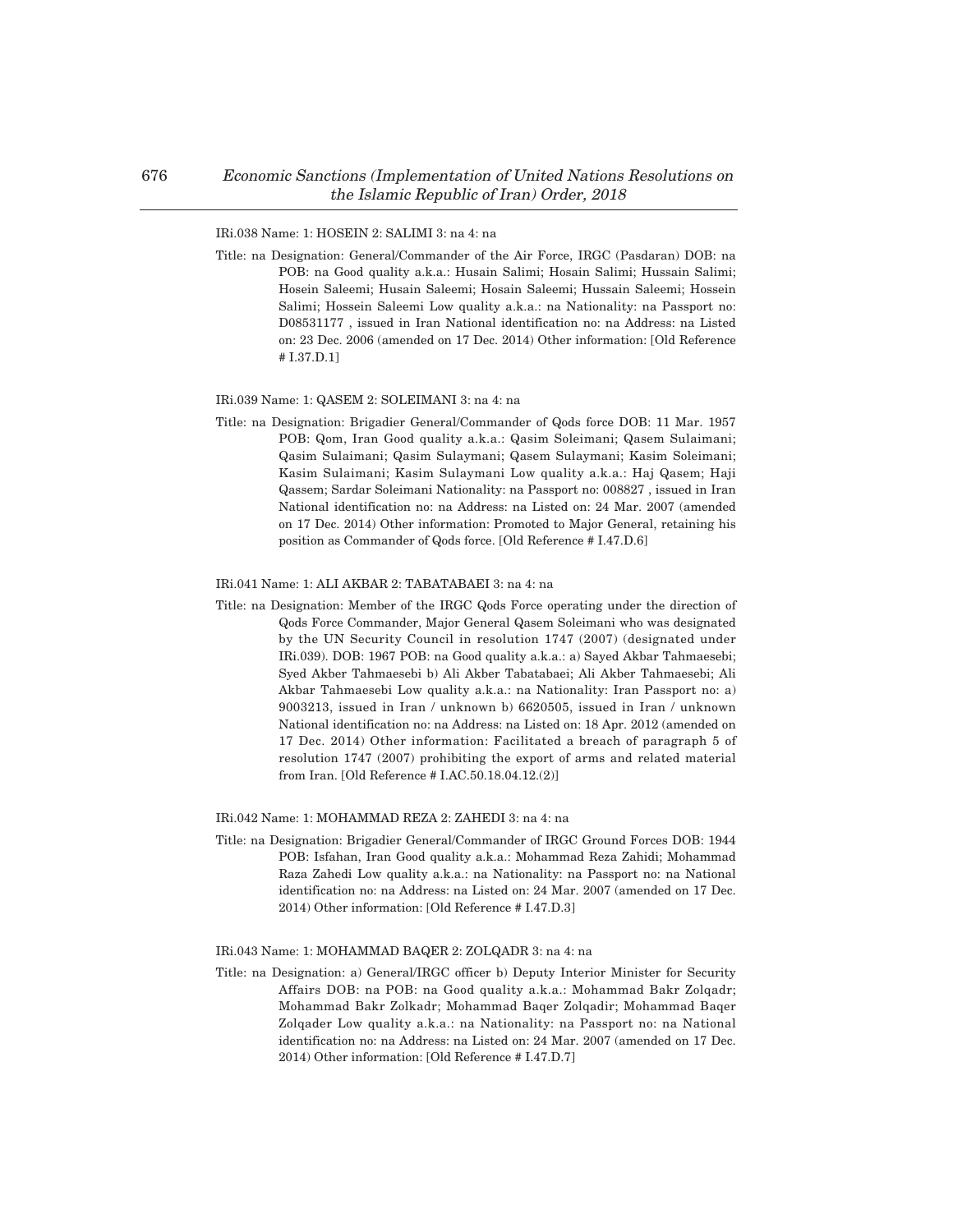## PART II

UN SECURITY COUNCIL RESOLUTION 2231 (2015) ON IRAN ENTITIES AND OTHER GROUPS

#### IRe.001 Name: 7TH OF TIR

A.k.a.: na F.k.a.: na Address: na Listed on: 23 Dec. 2006 (amended on 17 Dec. 2014) Other Information: Subordinate of Defence Industries Organisation (DIO), widely recognized as being directly involved in the nuclear programme. [Old Reference #E.37.A.7]

## IRe.002 Name: ABZAR BORESH KAVEH CO. (BK CO.)

A.k.a.: na F.k.a.: na Address: na Listed on: 3 Mar. 2008 (amended on 17 Dec. 2014) Other Information: Involved in the production of centrifuge components. [Old Reference # E.03.III.1]

## IRe.003 Name: AMIN INDUSTRIAL COMPLEX

A.k.a.: a) Amin Industrial Compound b) Amin Industrial Company F.k.a.: na Address: a) P.O. Box 91735-549, Mashad, Iran b) Amin Industrial Estate, Khalage Rd., Seyedi District, Mashad, Iran c) Kaveh Complex, Khalaj Rd., Seyedi St., Mashad, Iran Listed on: 9 Jun. 2010 (amended on 17 Dec. 2014) Other Information: Sought temperature controllers which may be used in nuclear research and operational/production facilities. Amin Industrial Complex is owned or controlled by, or acts on behalf of, DIO, which was designated in resolution 1737 (2006). [Old Reference # E.29.I.1]

## IRe.004 Name: AMMUNITION AND METALLURGY INDUSTRIES GROUP (AMIG)

A.k.a.: Ammunition Industries Group F.k.a.: na Address: na Listed on: 24 Mar. 2007 (amended on 17 Dec. 2014) Other Information: Controls 7th of Tir, which is designated under resolution 1737 (2006) for its role in Iran's centrifuge programme. AMIG is in turn owned and controlled by DIO, which is designated under resolution 1737 (2006). [Old Reference # E.47.A.1]

## IRe.005 Name: ARMAMENT INDUSTRIES GROUP (AIG)

A.k.a.: na F.k.a.: na Address: a) Sepah Islam Road, Karaj Special Road Km 10, Iran b) Pasdaran Ave. , Tehran, Iran c) P.O. Box 19585/777 , Tehran, Iran Listed on: 9 Jun. 2010 (amended on 17 Dec. 2014) Other Information: Manufacturers and services a variety of small arms and light weapons, including large-and medium-calibre guns and related technology. AIG conducts the majority of its procurement activity through Hadid Industries Complex. [Old Reference # E.29.I.2]

## IRe.008 Name: BARZAGANI TEJARAT TAVANMAD SACCAL COMPANIES

A.k.a.: na F.k.a.: na Address: na Listed on: 3 Mar. 2008 Other Information: A subsidiary of Saccal System companies, this company tried to purchase sensitive goods for an entity listed in resolution 1737 (2006). [Old Reference # E.03.III.2]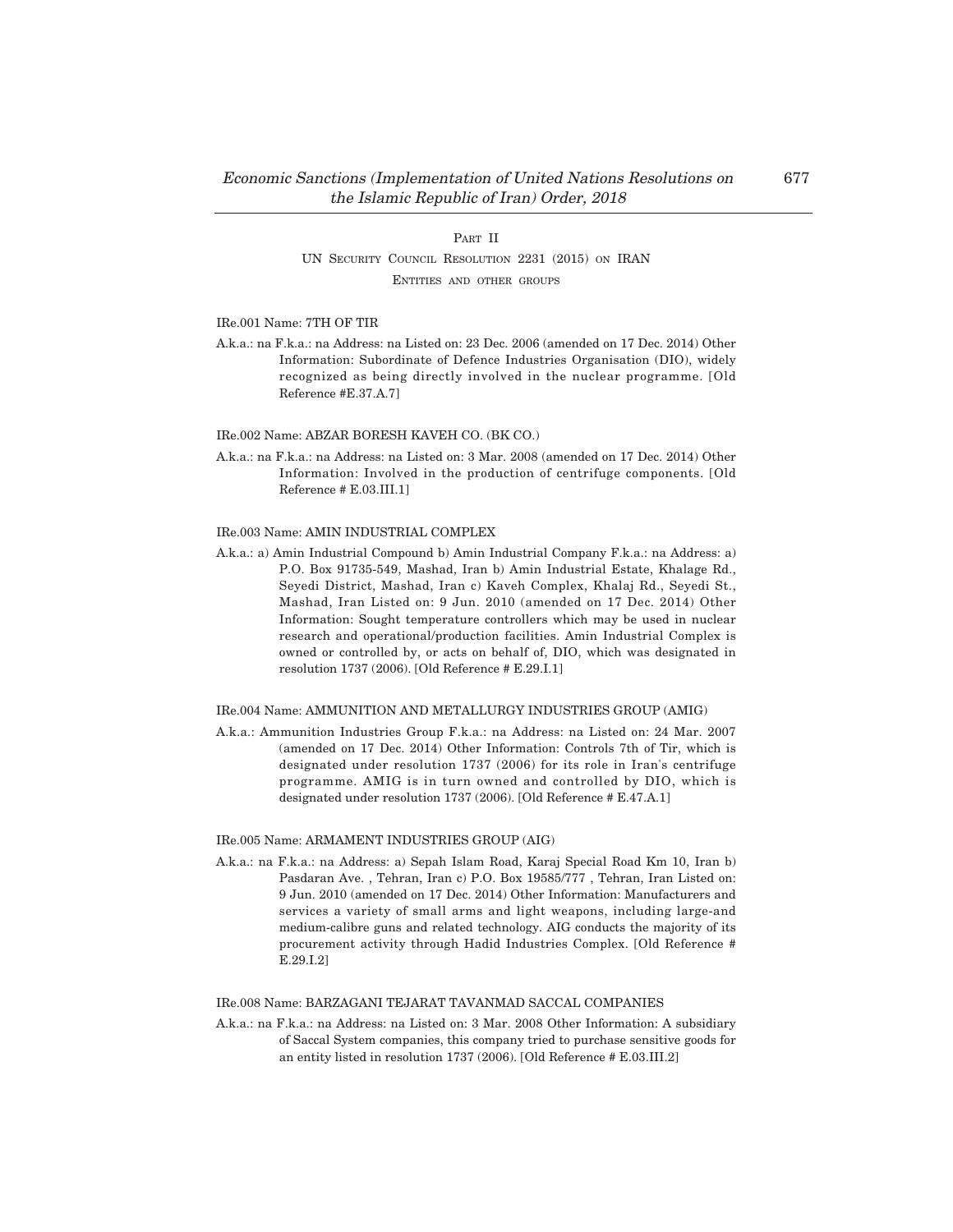## IRe.009 Name: BEHINEH TRADING CO.

A.k.a.: na F.k.a.: na Address: Tavakoli Building, Opposite of 15th Alley, Emam-Jomeh Street, Tehran, Iran Listed on: 18 Apr. 2012 Other Information: An Iranian company that played a key role in Iran's illicit transfer of arms to West Africa and acted on behalf of the IRGC Qods Force, commanded by Major General Qasem Soleimani, designated by the UN Security Council in resolution 1747 (2007), as the shipper of the weapons consignment. (Additional Information: Telephone: 98-919-538-2305; Website: http://www.behinehco.ir) [Old Reference # E.AC.50.18.04.12]

#### IRe.010 Name: CRUISE MISSILE INDUSTRY GROUP

A.k.a.: Naval Defence Missile Industry Group F.k.a.: na Address: na Listed on: 24 Mar. 2007 Other Information: Production and development of cruise missiles. Responsible for naval missiles including cruise missiles. [Old Reference # E.47.A.7]

#### IRe.011 Name: DEFENCE INDUSTRIES ORGANISATION (DIO)

- A.k.a.: na F.k.a.: na Address: na Listed on: 23 Dec. 2006 Other Information: Overarching MODAFL- controlled entity, some of whose subordinates have been involved in the centrifuge programme making components, and in the missile programme. [Old Reference # E.37.A.6]
- IRe.012 Name: DEFENSE TECHNOLOGY AND SCIENCE RESEARCH CENTER (DTSRC)
- A.k.a.: na F.k.a.: na Address: Pasdaran Av., PO Box 19585/777, Tehran, Iran Listed on: 9 Jun. 2010 (amended on 17 Dec. 2014) Other Information: Owned or controlled by, or acts on behalf of, MODAFL, which oversees Iran's defence research and development, production, maintenance, exports and procurement. [Old Reference # E.29.I.3]

## IRe.013 Name: DOOSTAN INTERNATIONAL COMPANY (DICO)

A.k.a.: na F.k.a.: na Address: na Listed on: 9 Jun. 2010 (amended on 17 Dec. 2014) Other Information: Supplies elements to Iran's ballistic missile programme. [Old Reference # E.29.I.4]

#### IRe.014 Name: ELECTRO SANAM COMPANY

A.k.a.: a) E. S. Co. b) E. X. Co. F.k.a.: na Address: na Listed on: 3 Mar. 2008 Other Information: AIO front-company, involved in the ballistic missile programme. [Old Reference # E.03.III.3]

## IRe.016 Name: ETTEHAD TECHNICAL GROUP

A.k.a.: na F.k.a.: na Address: na Listed on: 3 Mar. 2008 Other Information: AIO frontcompany, involved in the ballistic missile programme. [Old Reference # E.03.III.4]

## IRe.017 Name: FAJR INDUSTRIAL GROUP

A.k.a.: na F.k.a.: Instrumentation Factory Plant Address: na Listed on: 23 Dec. 2006 Other Information: Subordinate entity of AIO. [Old Reference # E.37.B.3]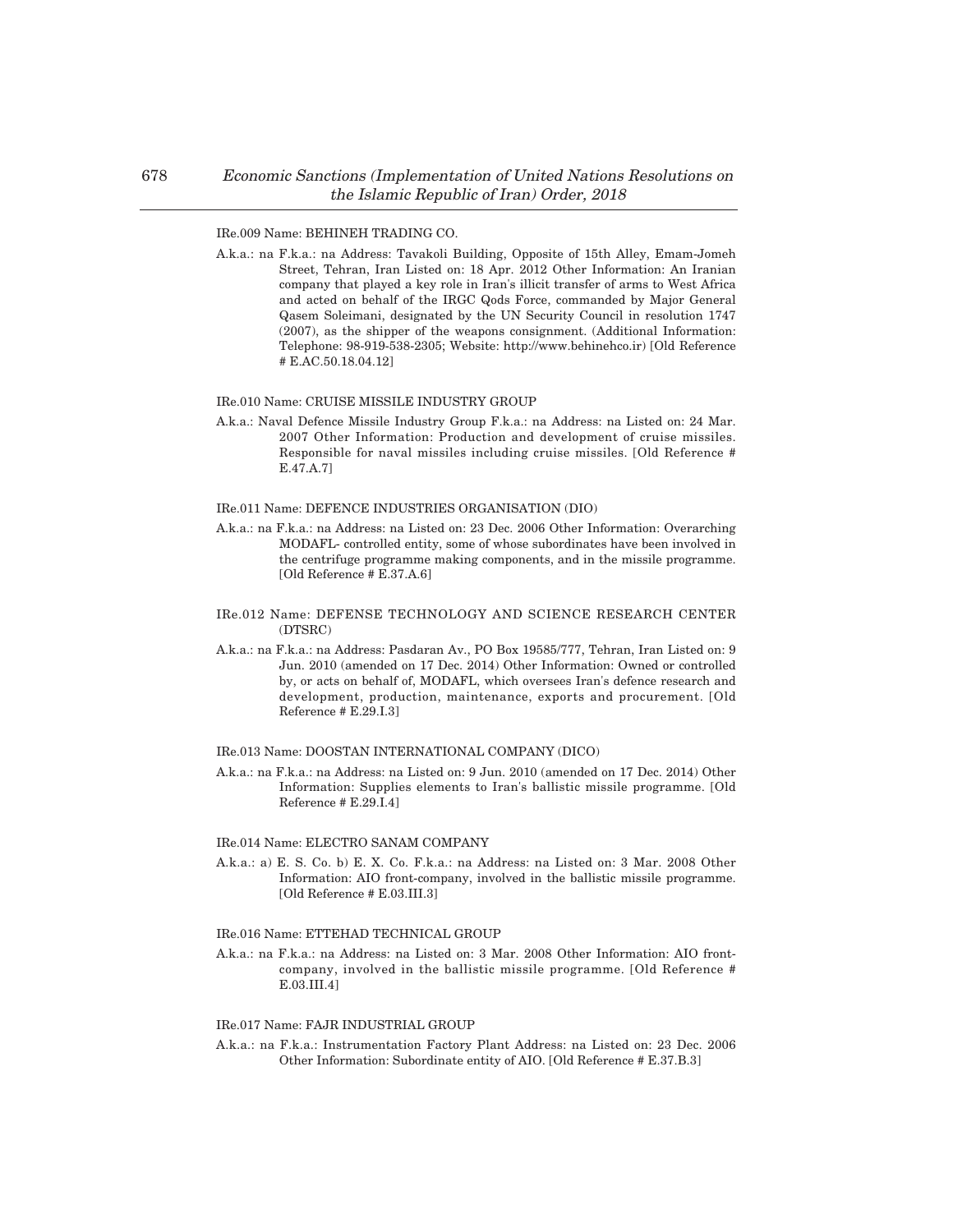## IRe.018 Name: FARASAKHT INDUSTRIES

A.k.a.: na F.k.a.: na Address: P.O. Box 83145-311, Kilometer 28, Esfahan-Tehran Freeway, Shahin Shahr, Esfahan, Iran Listed on: 9 Jun. 2010 Other Information: Owned or controlled by, or acts on behalf of, the Iran Aircraft Manufacturing Company, which in turn is owned or controlled by MODAFL. [Old Reference # E.29.I.5]

## IRe.019 Name: FARAYAND TECHNIQUE

A.k.a.: na F.k.a.: na Address: na Listed on: 23 Dec. 2006 Other Information: Involved in centrifuge programme, identified in IAEA reports. [Old Reference # E.37.A.5]

#### IRe.020 Name: FATER INSTITUTE

A.k.a.: Faater Institute F.k.a.: na Address: na Listed on: 9 Jun. 2010 Other Information: Khatam al-Anbiya (KAA) subsidiary. Fater has worked with foreign suppliers, likely on behalf of other KAA companies on IRGC projects in Iran. [Old Reference # E.29.II.1]

#### IRe.022 Name: GHARAGAHE SAZANDEGI GHAEM

A.k.a.: na F.k.a.: na Address: na Listed on: 9 Jun. 2010 Other Information: Owned or controlled by KAA. [Old Reference # E.29.II.2]

#### IRe.023 Name: GHORB KARBALA

A.k.a.: na F.k.a.: na Address: na Listed on: 9 Jun. 2010 Other Information: Owned or controlled by KAA. [Old Reference # E.29.II.3]

#### IRe.024 Name: GHORB NOOH

A.k.a.: na F.k.a.: na Address: na Listed on: 9 Jun. 2010 Other Information: Owned or controlled by KAA. [Old Reference # E.29.II.4]

#### IRe.025 Name: HARA COMPANY

A.k.a.: na F.k.a.: na Address: na Listed on: 9 Jun. 2010 Other Information: Owned or controlled by Ghorb Nooh. [Old Reference # E.29.II.5]

#### IRe.026 Name: IMENSAZAN CONSULTANT ENGINEERS INSTITUTE

A.k.a.: na F.k.a.: na Address: na Listed on: 9 Jun. 2010 Other Information: Owned or controlled by, or acts on behalf of, KAA. [Old Reference # E.29.II.6]

#### IRe.027 Name: INDUSTRIAL FACTORIES OF PRECISION (IFP) MACHINERY

A.k.a.: Instrumentation Factories Plant F.k.a.: na Address: na Listed on: 3 Mar. 2008 Other Information: Used by AIO for some acquisition attempts. [Old Reference # E.03.III.5]

## IRe.031 Name: JOZA INDUSTRIAL CO.

A.k.a.: na F.k.a.: na Address: na Listed on: 3 Mar. 2008 Other Information: AIO front-company, involved in the ballistic missile programme. [Old Reference # E.03.III.7]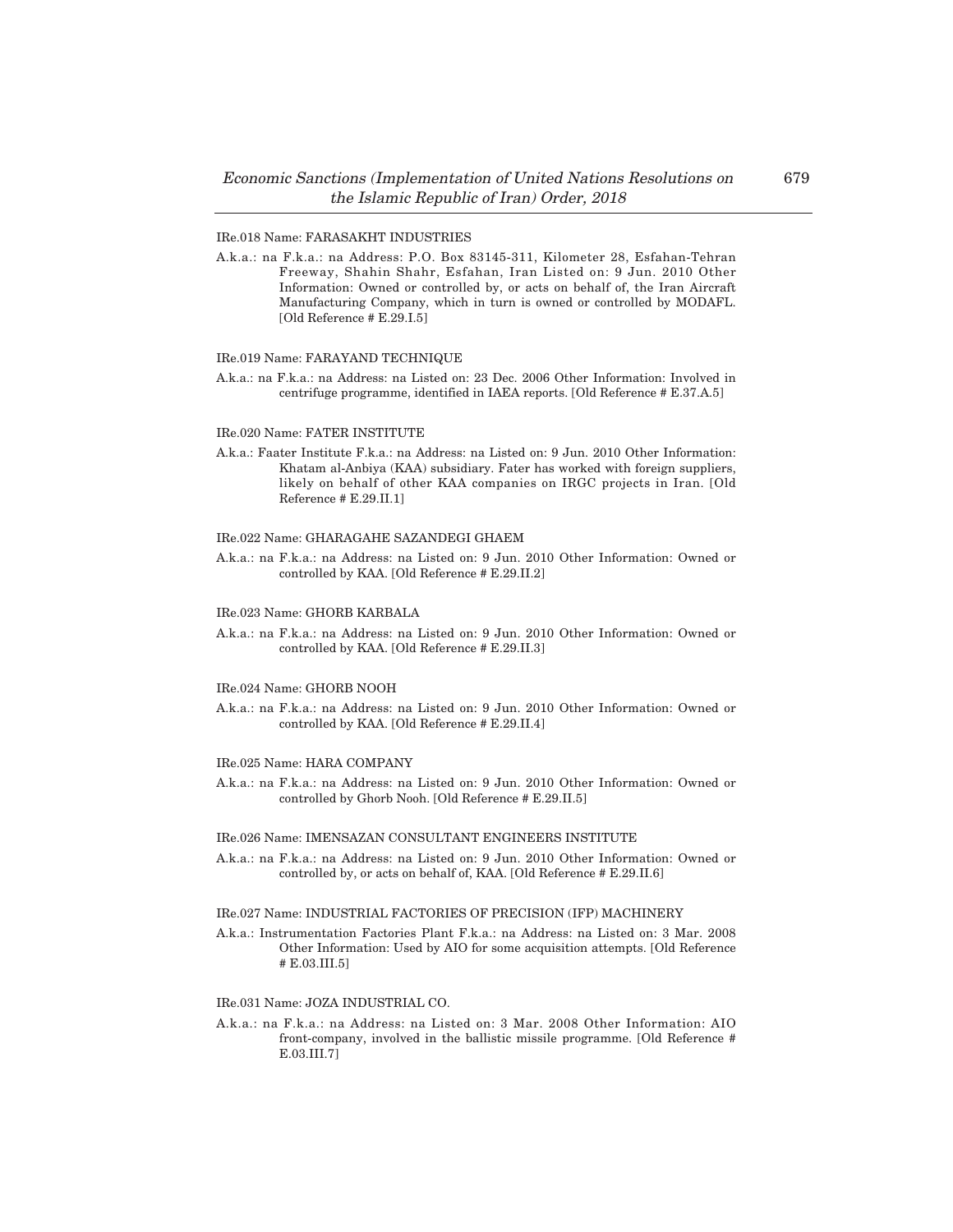#### IRe.032 Name: KALA-ELECTRIC

A.k.a.: Kalaye Electric F.k.a.: na Address: na Listed on: 23 Dec. 2006 Other Information: Provider for PFEP - Natanz. [Old Reference # E.37.A.3]

## IRe.034 Name: KAVEH CUTTING TOOLS COMPANY

A.k.a.: na F.k.a.: na Address: a) 3rd Km of Khalaj Road, Seyyedi Street, Mashad, 91638, Iran b) Km 4 of Khalaj Road, End of Seyedi Street, Mashad, Iran c) P.O. Box 91735-549, Mashad, Iran d) Khalaj Rd., End of Seyyedi Alley, Mashad, Iran e) Moqan St., Pasdaran St., Pasdaran Cross Rd., Tehran, Iran Listed on: 9 Jun. 2010 Other Information: Owned or controlled by, or acts on behalf of, DIO. [Old Reference # E.29.I.7]

## IRe.036 Name: KHATAM AL-ANBIYA CONSTRUCTION HEADQUARTERS (KAA)

A.k.a.: na F.k.a.: na Address: na Listed on: 9 Jun. 2010 (amended on 17 Dec. 2014) Other Information: KAA is an IRGC-owned company involved in large scale civil and military construction projects and other engineering activities. It undertakes a significant amount of work on Passive Defense Organization projects. In particular, KAA subsidiaries were heavily involved in the construction of the uranium enrichment site at Qom/Fordow. [Old Reference # E.29.II.7]

#### IRe.037 Name: KHORASAN METALLURGY INDUSTRIES

A.k.a.: na F.k.a.: na Address: na Listed on: 3 Mar. 2008 Other Information: Subsidiary of AMIG which depends on DIO. Involved in the production of centrifuges components. [Old Reference # E.03.III.8]

#### IRe.038 Name: M. BABAIE INDUSTRIES

A.k.a.: na F.k.a.: na Address: P.O. Box 16535-76, Tehran, 16548, Iran Listed on: 9 Jun. 2010 Other Information: Subordinate to Shahid Ahmad Kazemi Industries Group (formally the Air Defense Missile Industries Group) of Iran's Aerospace Industries Organization (AIO). AIO controls the missile organizations Shahid Hemmat Industrial Group (SHIG) and the Shahid Bakeri Industrial Group (SBIG), both of which were designated in resolution 1737 (2006). [Old Reference # E.29.I.8]

## IRe.039 Name: MAKIN

A.k.a.: na F.k.a.: na Address: na Listed on: 9 Jun. 2010 Other Information: Owned or controlled by or acting on behalf of KAA, and is a subsidiary of KAA. [Old Reference # E.29.II.8]

#### IRe.040 Name: MALEK ASHTAR UNIVERSITY

A.k.a.: na F.k.a.: na Address: Corner of Imam Ali Highway and Babaei Highway, Tehran, Iran Listed on: 9 Jun. 2010 Other Information: Subordinate of the DTRSC within MODAFL. This includes research groups previously falling under the Physics Research Center (PHRC). IAEA inspectors have not been allowed to interview staff or see documents under the control of this organization to resolve the outstanding issue of the possible military dimension to Iran's nuclear programme. [Old Reference # E.29.I.9]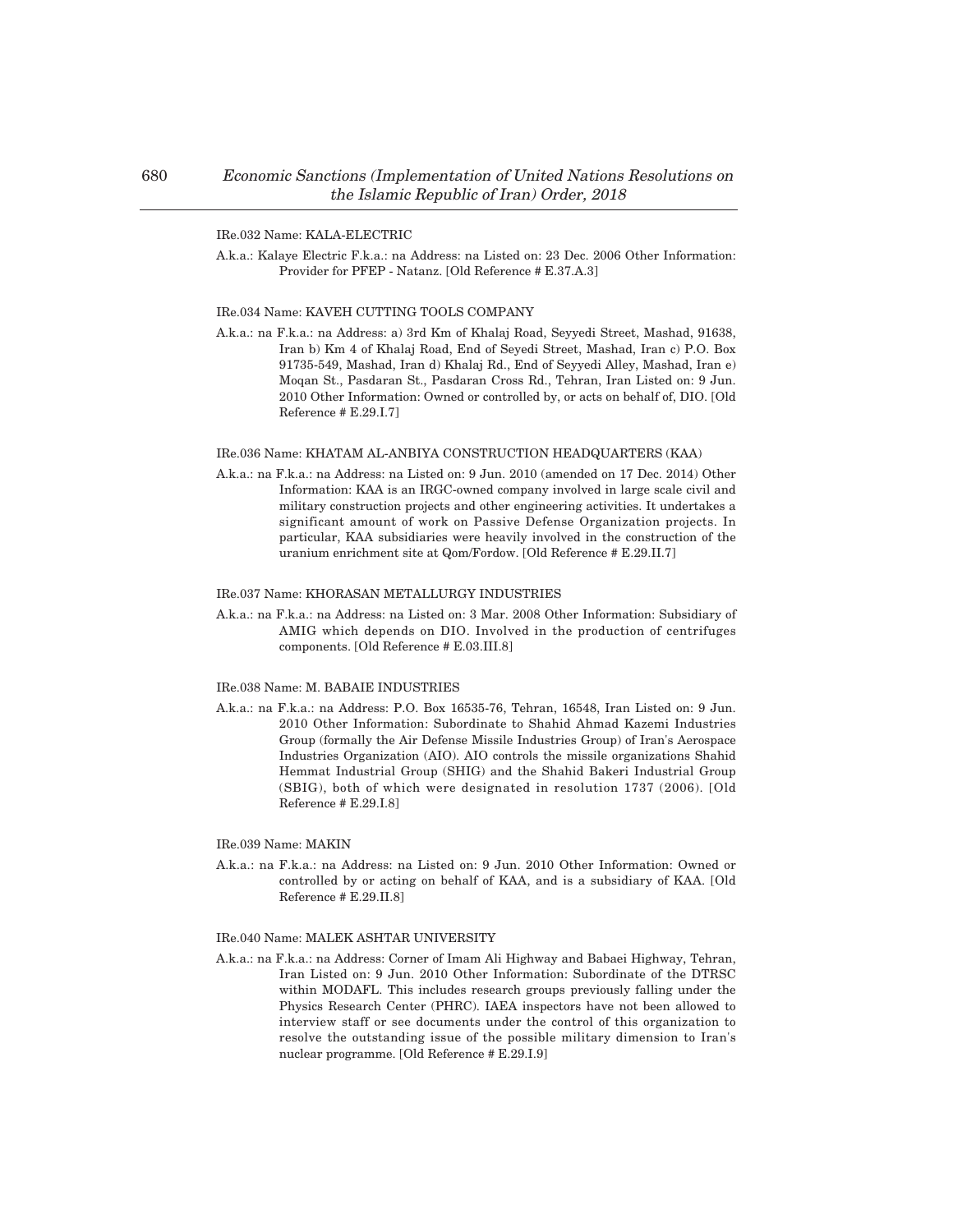## IRe.042 Name: MINISTRY OF DEFENSE LOGISTICS EXPORT

A.k.a.: MODLEX F.k.a.: na Address: a) P.O. Box 16315-189, Tehran, Iran b) Located on the west side of Dabestan Street, Abbas Abad District, Tehran, Iran Listed on: 9 Jun. 2010 Other Information: MODLEX sells Iranian-produced arms to customers around the world in contravention of resolution 1747 (2007), which prohibits Iran from selling arms or related material. [Old Reference # E.29.I.10]

## IRe.043 Name: MIZAN MACHINERY MANUFACTURING

A.k.a.: 3MG F.k.a.: na Address: P.O. Box 16595-365, Tehran, Iran Listed on: 9 Jun. 2010 Other Information: Owned or controlled by, or acts on behalf of, SHIG. [Old Reference # E.29.I.11]

#### IRe.045 Name: NIRU BATTERY MANUFACTURING COMPANY

A.k.a.: na F.k.a.: na Address: na Listed on: 3 Mar. 2008 Other Information: Subsidiary of DIO. Its role is to manufacture power units for the Iranian military including missile systems. [Old Reference # E.03.III.9]

#### IRe.048 Name: OMRAN SAHEL

A.k.a.: na F.k.a.: na Address: na Listed on: 9 Jun. 2010 Other Information: Owned or controlled by Ghorb Nooh. [Old Reference # E.29.II.9]

#### IRe.049 Name: ORIENTAL OIL KISH

A.k.a.: na F.k.a.: na Address: na Listed on: 9 Jun. 2010 Other Information: Owned or controlled by, or acts on behalf of, KAA. [Old Reference # E.29.II.10]

## IRe.050 Name: PARCHIN CHEMICAL INDUSTRIES

A.k.a.: na F.k.a.: na Address: na Listed on: 24 Mar. 2007 Other Information: Branch of DIO, which produces ammunition, explosives, as well as solid propellants for rockets and missiles. [Old Reference # E.47.A.4]

## IRe.051 Name: PARS AVIATION SERVICES COMPANY

A.k.a.: na F.k.a.: na Address: na Listed on: 24 Mar. 2007 Other Information: Maintains various aircraft, including MI-171, used by IRGC Air Force. [Old Reference # E.47.B.2]

#### IRe.053 Name: PEJMAN INDUSTRIAL SERVICES CORPORATION

A.k.a.: na F.k.a.: na Address: P.O. Box 16785-195, Tehran, Iran Listed on: 9 Jun. 2010 Other Information: Owned or controlled by, or acts on behalf of, SBIG. [Old Reference # E.29.I.14]

#### IRe.055 Name: QODS AERONAUTICS INDUSTRIES

A.k.a.: na F.k.a.: na Address: na Listed on: 24 Mar. 2007 Other Information: Produces unmanned aerial vehicles (UAVs), parachutes, para-gliders, para-motors, etc. IRGC has boasted of using these products as part of its asymmetric warfare doctrine. [Old Reference # E.47.B.1]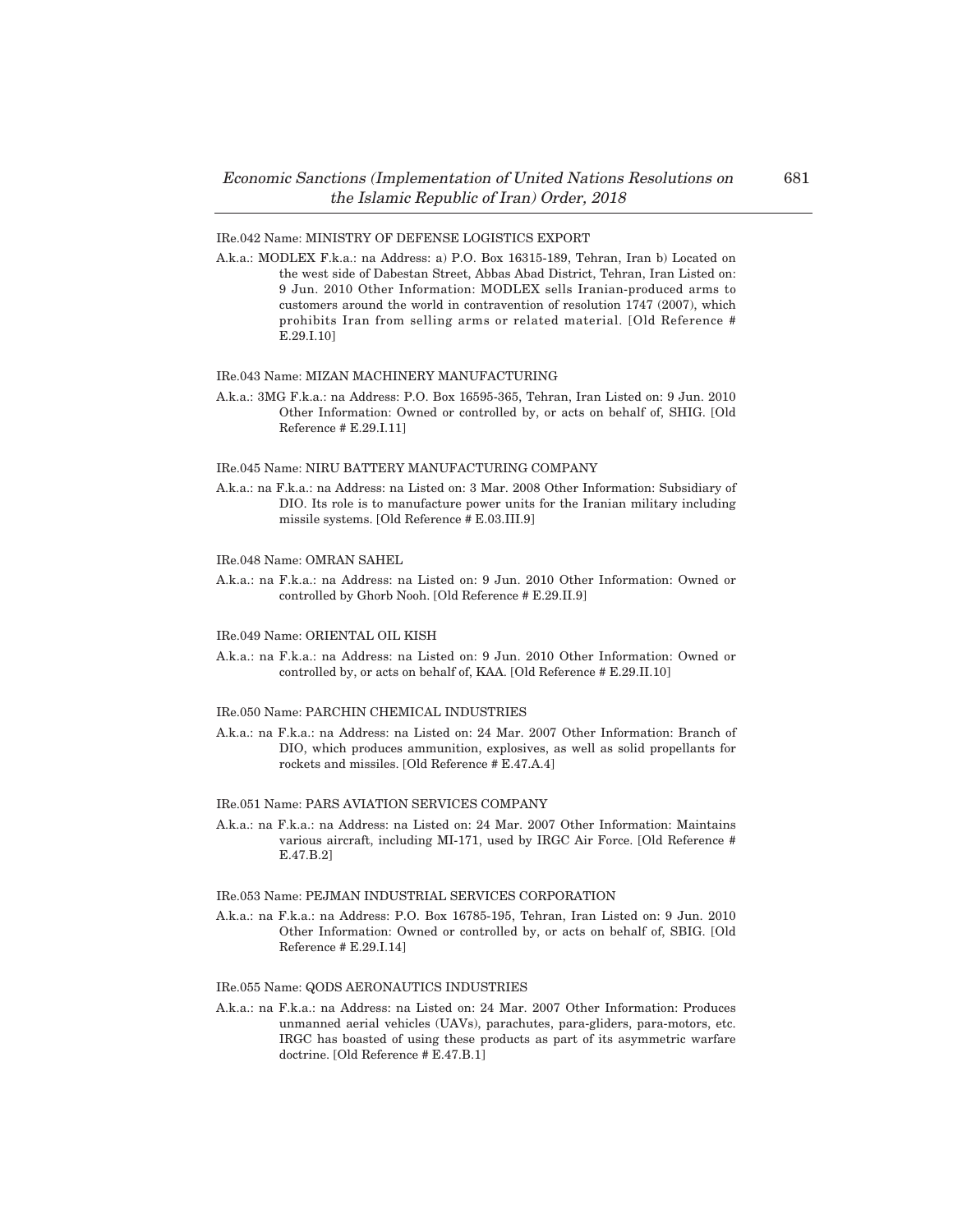## IRe.056 Name: RAH SAHEL

A.k.a.: na F.k.a.: na Address: na Listed on: 9 Jun. 2010 Other Information: Owned or controlled by, or acting on behalf of, KAA. [Old Reference # E.29.II.11]

## IRe.057 Name: RAHAB ENGINEERING INSTITUTE

A.k.a.: na F.k.a.: na Address: na Listed on: 9 Jun. 2010 Other Information: Owned or controlled by, or acting on behalf of, KAA and is a subsidiary of KAA. [Old Reference # E.29.II.12]

## IRe.059 Name: SAD IMPORT EXPORT COMPANY

A.k.a.: na F.k.a.: na Address: a) Haftom Tir Square, South Mofte Avenue, Tour Line No 3/1, Tehran, Iran b) P.O. Box 1584864813, Tehran, Iran Listed on: 20 Dec. 2012 (amended on 17 Dec. 2014 ) Other Information: Assisted Parchin Chemical Industries and 7th of Tir Industries, designated in resolutions 1747 (2007) and 1737 (2006), in violating paragraph 5 of resolution 1747 (2007). [Old Reference # I.AC.50.20.12.12.(2)]

#### IRe.058 Name: SABALAN COMPANY

A.k.a.: na F.k.a.: na Address: Damavand Tehran Highway, Tehran, Iran Listed on: 9 Jun. 2010 Other Information: Sabalan is a cover name for SHIG. [Old Reference # E.29.I.15]

## IRe.060 Name: SAFETY EQUIPMENT PROCUREMENT (SEP)

A.k.a.: na F.k.a.: na Address: na Listed on: 3 Mar. 2008 Other Information: AIO frontcompany, involved in the ballistic missile programme. [Old Reference # E.03.III.11]

## IRe.061 Name: SAHAND ALUMINUM PARTS INDUSTRIAL COMPANY (SAPICO)

A.k.a.: na F.k.a.: na Address: Damavand Tehran Highway, Tehran, Iran Listed on: 9 Jun. 2010 Other Information: SAPICO is a cover name for SHIG. [Old Reference # E.29.I.16]

## IRe.062 Name: SAHEL CONSULTANT ENGINEERS

A.k.a.: na F.k.a.: na Address: na Listed on: 9 Jun. 2010 Other Information: Owned or controlled by Ghorb Nooh. [Old Reference # E.29.II.13]

## IRe.063 Name: SANAM INDUSTRIAL GROUP

A.k.a.: na F.k.a.: na Address: na Listed on: 24 Mar. 2007 Other Information: Subordinate to AIO, which has purchased equipment on AIO's behalf for the missile programme. [Old Reference # E.47.A.9]

## IRe.064 Name: SEPANIR

A.k.a.: na F.k.a.: na Address: na Listed on: 9 Jun. 2010 Other Information: Owned or controlled by, or acting on behalf of, KAA. [Old Reference # E.29.II.14]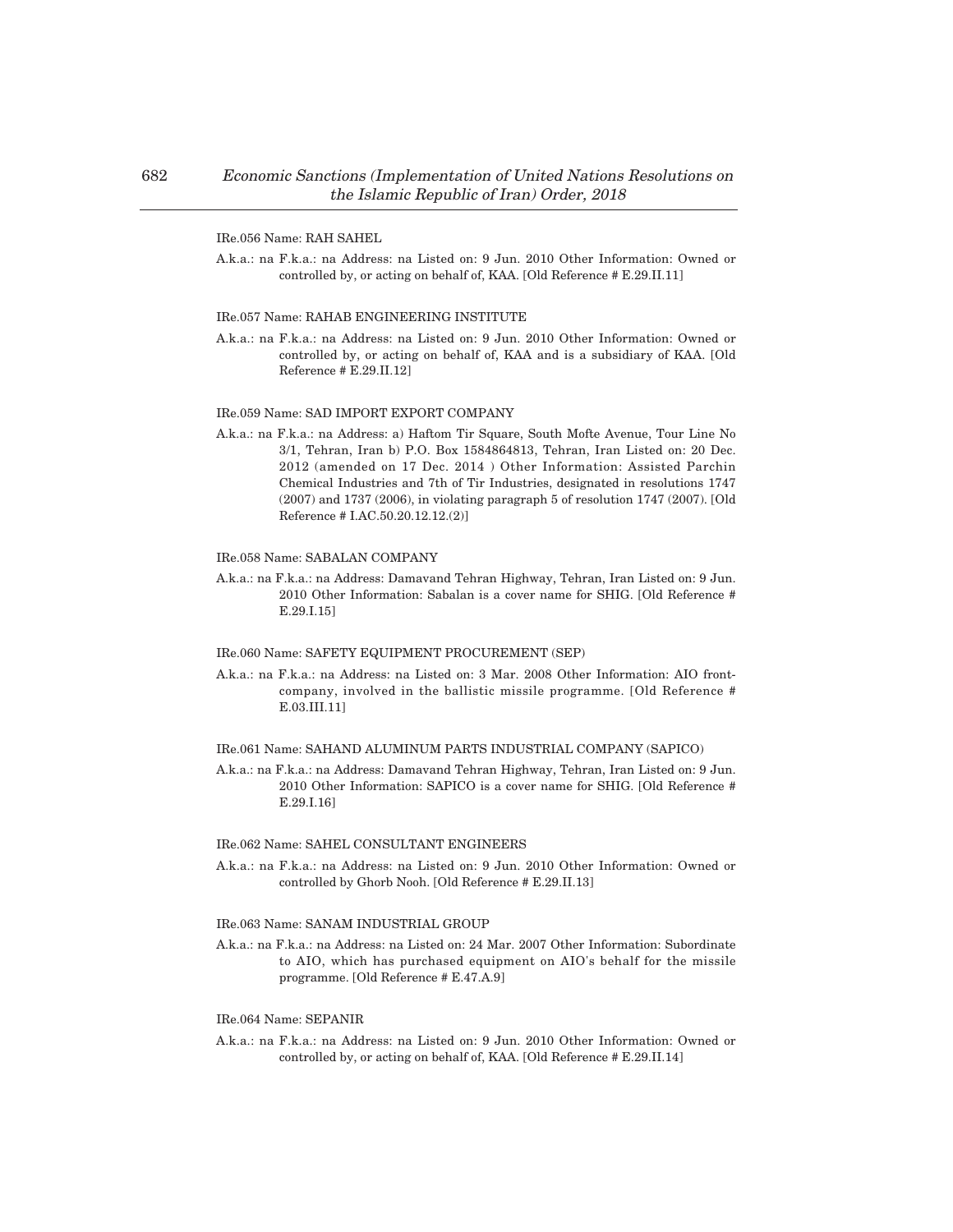## IRe.065 Name: SEPASAD ENGINEERING COMPANY

A.k.a.: na F.k.a.: na Address: na Listed on: 9 Jun. 2010 Other Information: Owned or controlled by, or acting on behalf of, KAA. [Old Reference # E.29.II.15]

## IRe.066 Name: SHAHID BAGHERI INDUSTRIAL GROUP (SBIG)

A.k.a.: na F.k.a.: na Address: na Listed on: 23 Dec. 2006 Other Information: Subordinate entity of AIO. [Old Reference # E.37.B.2]

## IRe.067 Name: SHAHID HEMMAT INDUSTRIAL GROUP (SHIG)

A.k.a.: na F.k.a.: na Address: na Listed on: 23 Dec. 2006 Other Information: Subordinate entity of AIO. [Old Reference # E.37.B.1]

#### IRe.068 Name: SHAHID KARRAZI INDUSTRIES

A.k.a.: na F.k.a.: na Address: Tehran, Iran Listed on: 9 Jun. 2010 Other Information: Owned or controlled by, or acts on behalf of, SBIG. [Old Reference # E.29.I.17]

## IRe.069 Name: SHAHID SATTARI INDUSTRIES

A.k.a.: Shahid Sattari Group Equipment Industries F.k.a.: na Address: Southeast Tehran, Iran Listed on: 9 Jun. 2010 Other Information: Owned or controlled by, or acts on behalf of, SBIG. [Old Reference # E.29.I.18]

#### IRe.070 Name: SHAHID SAYYADE SHIRAZI INDUSTRIES (SSSI)

A.k.a.: na F.k.a.: na Address: a) Next To Nirou Battery Mfg. Co, Shahid Babaii Expressway, Nobonyad Square, Tehran, Iran b) Pasdaran St., P.O. Box 16765, Tehran, 1835, Iran c) Babaei Highway - Next to Niru M.F.G, Tehran, Iran Listed on: 9 Jun. 2010 Other Information: SSSI is owned or controlled by, or acts on behalf of, DIO. [Old Reference # E.29.I.19]

#### IRe.071 Name: SHO'A' AVIATION

A.k.a.: na F.k.a.: na Address: na Listed on: 24 Mar. 2007 Other Information: Produces micro-lights which IRGC has claimed it is using as part of its asymmetric warfare doctrine. [Old Reference # E.47.B.3]

#### IRe.073 Name: SPECIAL INDUSTRIES GROUP (SIG)

A.k.a.: na F.k.a.: na Address: Pasdaran Avenue, PO Box 19585/777, Tehran, Iran Listed on: 9 Jun. 2010 Other Information: Subordinate of DIO. [Old Reference # E.29.I.20]

#### IRe.075 Name: TIZ PARS

A.k.a.: na F.k.a.: na Address: Damavand Tehran Highway, Tehran, Iran Listed on: 9 Jun. 2010 Other Information: Tiz Pars is a cover name for SHIG. Between April and July 2007, Tiz Pars attempted to procure a five axis laser welding and cutting machine, which could make a material contribution to Iran's missile programme, on behalf of SHIG. [Old Reference # E.29.I.21]